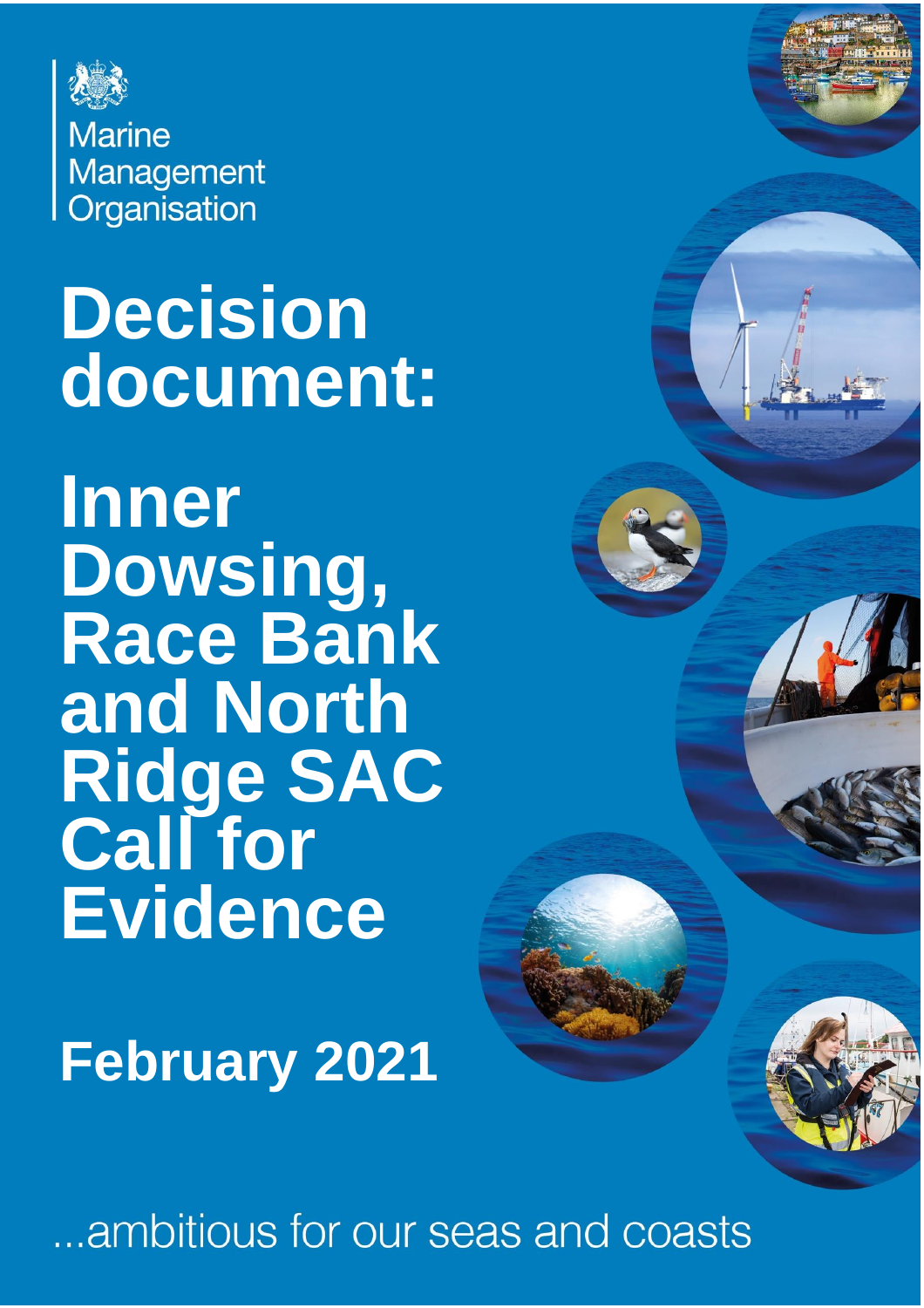# **1. Introduction**

Between 28 October and 15 December 2020 the MMO ran a call for evidence to seek views on the draft assessments of the impacts of fishing and non-licensable activities in five marine protected areas (MPAs).

The four MPAs which are being assessed for the impact of fishing are:

- The Canyons Marine Conservation Zone (MCZ);
- Dogger Bank Special Area of Conservation (SAC);
- Inner Dowsing, Race Bank, North Ridge SAC;
- South Dorset MCZ.

Studland Bay MCZ is being assessed for the impact of marine non-licensable activities.

Further details on the call for evidence are provided [here.](https://www.gov.uk/government/publications/managing-fisheries-in-marine-protection-areas-call-for-evidence)

This document presents a summary of the call for evidence responses received and the decision for the next steps for Inner Dowsing, Race Bank and North Ridge SAC.

## **2. Inner Dowsing, Race Bank and North Ridge SAC**

Inner Dowsing, Race Bank and North Ridge SAC was formally designated as a site of Community importance (SCI) in November 2011. The site was formally designated as a SAC on 29 September 2017. The site has two designated features:

- reefs; and
- sandbanks which are slightly covered by sea water all the time.

The conservation objectives for the Inner Dowsing, Race Bank and North Ridge SAC are set out in the Natural England and Joint Nature Conservation Committee (JNCC) conservation advice and are to ensure that, subject to natural change, the integrity of the site is maintained or restored as appropriate, and that the site contributes to achieving the Favourable Conservation Status of its qualifying features, by maintaining or restoring:

- the extent and distribution of qualifying natural habitats and habitats of the qualifying species
- the structure and function (including typical species) of qualifying natural habitats
- the structure and function of the habitats of the qualifying species
- the supporting processes on which qualifying natural habitats and the habitats of qualifying species rely
- the populations of each of the qualifying species
- the distribution of qualifying species within the site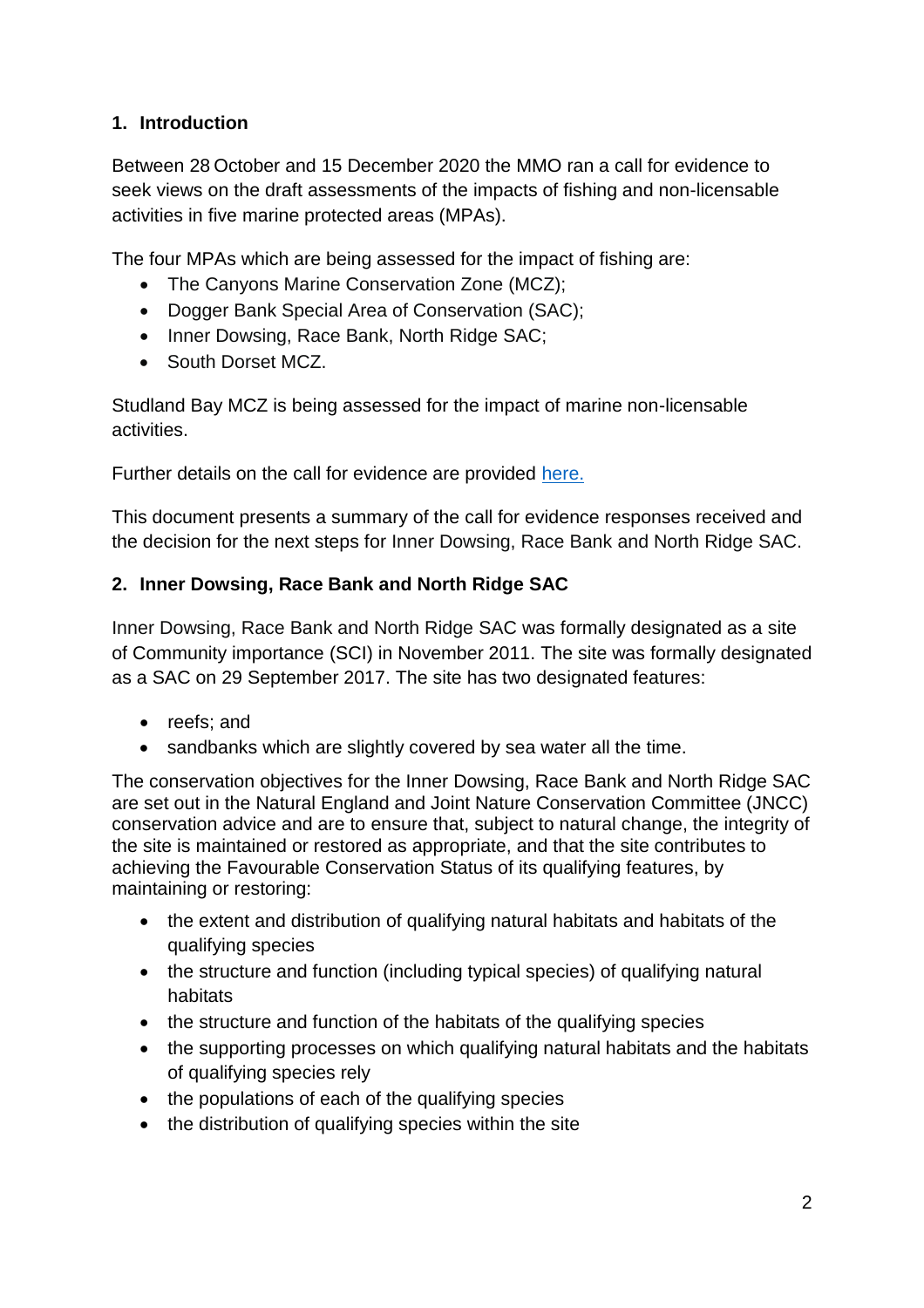The SAC extends from near inshore waters within 6 nautical miles (nm), out into the UK exclusive economic zone (EEZ) beyond 12 nm. The Eastern Inshore Fisheries and Conservation Authority are the principal regulator for fisheries management within 6 nm, and are responsible for assessing and managing the impacts of fishing within this area. The MMO assessment and management of fishing within the SAC is therefore focussed on the part of the site offshore of 6 nm.

# **3. Assessment of the effects of fishing activities**

The MMO assessment of fishing impacts at this site beyond 6 nm, taking into account advice from Natural England and JNCC, and scientific literature, concluded that both sandbank and reef features are sensitive to the impact of demersal fishing activities and that the reef feature is sensitive to the impacts of static gears (pots, anchored nets and lines), and that these interactions may be resulting in an adverse effect on site integrity. Management of fishing activity is therefore be required to support the achievement of the conservation objectives for the SAC.

# **4. Call for evidence responses**

# **4.1 Methodology for collecting responses**

The call for evidence included an online survey which presented multiple management options fishing activities.

Questions sought evidence and views from stakeholders on management options for each activities and asked for information about the location, condition and sensitivity of designated features as well as the level or nature of fishing within the site.

Stakeholders also had the option to answer the questions to consider in the call for evidence letter via email. A number of responses were received in this way and have been considered alongside the survey responses.

# **Table 1: Number of responses to the Inner Dowsing Race Bank and North Ridge SAC call for evidence by method.**

|                            | <b>Online survey</b> | <b>Novel email responses</b> |
|----------------------------|----------------------|------------------------------|
| <b>Number of responses</b> |                      |                              |

# **4.2 Inner Dowsing, Race Bank and North Ridge SAC survey responses**

*4.2.1 Do you have information about the location, condition or sensitivity of the designated features?*

Respondents commented that: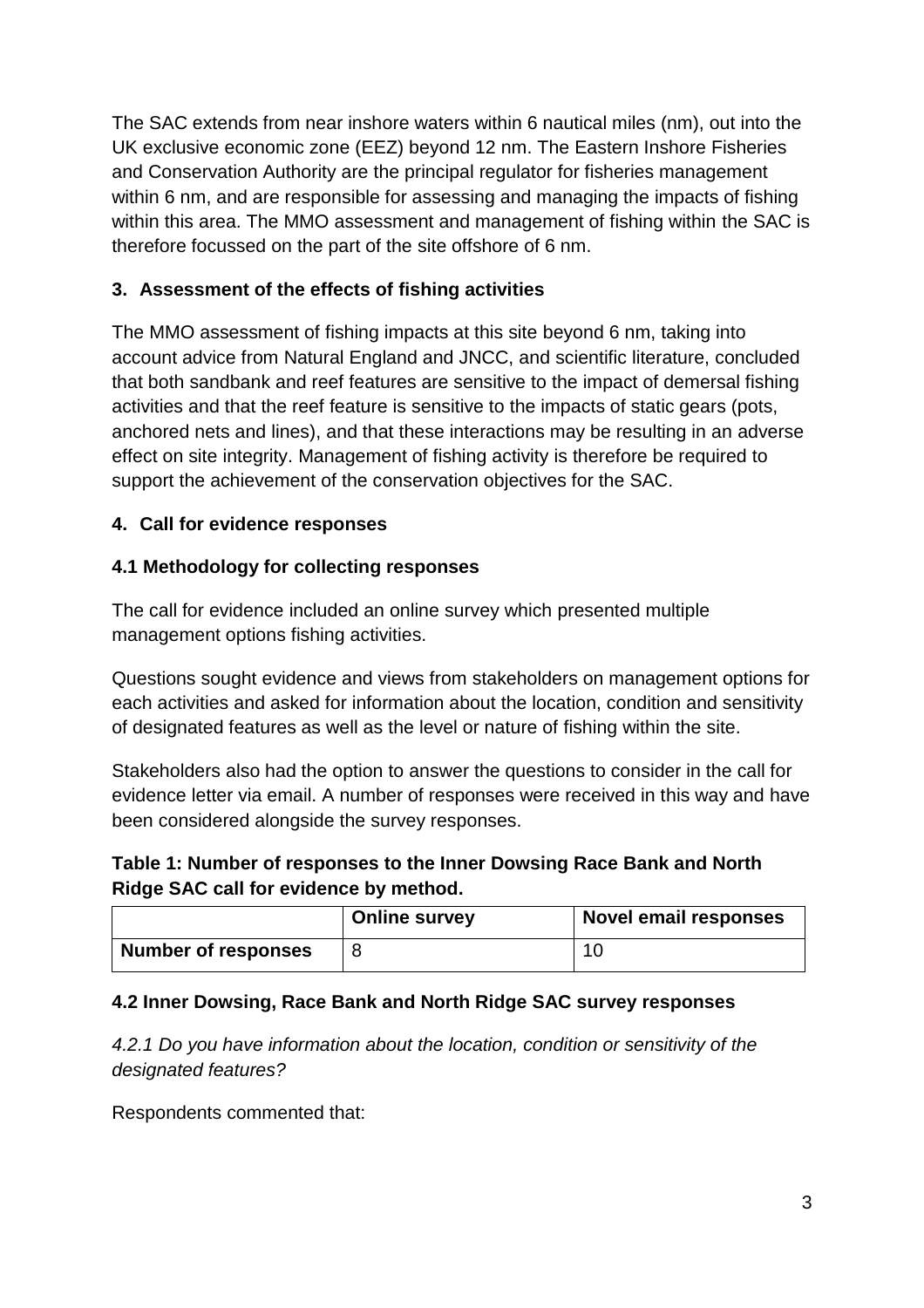- As the site is close to the Lincolnshire coast, it is likely to be accessed by under 15 m vessels, particularly shrimp and whitefish beam trawlers from the ports of Boston, Grimsby and Kings Lynn.
- Benthic habitats are sensitive to bottom towed gear which can adversely affect the integrity of sites and the species dependant on them. The features and subfeatures of Inner Dowsing, Race Bank and North Ridge SAC are sensitive to such methods of fishing.
- There is a wide range of scientific literature and evidence showing the major impacts and degrading effects bottom trawling has on benthic habitats including reducing species diversity of infauna and epifauna communities and resulting in bycatch of non-target species. Some of these are referenced in the MMO assessment for this site and a literature review of the seabed impacts of bottom trawling was provided. In addition, data analysis by the Marine Conservation Society (MCS) calculated fishing activity in the site between 2015 and 2018, indicating that just under 50% of the site was fished by over 15 metre vessels (using Automatic Identification System (AIS) data) during these four years.

# *4.2.2 Do you have information about the level or nature of fishing activity within the site?*

- Data analysis by the MCS recorded only 31.7 fishing hours of data from Global Fishing Watch, which analysed active fishing, in the site between 2015 and 2018 for over 15 m vessels that were operating bottom towed fishing gear. The data found that active areas of fishing were most concentrated to the west of the site near or over the Lynn Knock reef complex where there has been recent increased records of *Sabellaria spinulosa* reef distribution. The data suggested that other areas of the site have seen minimal fishing effort by large UK trawlers is the east.
- Oceana analyses found 1,037 fishing hours recorded in 2019 using bottom towed gear in the SAC.

#### *4.2.3 How would each of the proposed management options affect you?*

The following summarises the impacts people stated for each of the options. These are either impacts to themselves or other impacts.

**Option 1:** No fisheries restrictions. Introduce a monitoring and control plan within the site.

• One respondent stated that option 1 would have no impact to ongoing fishing interests.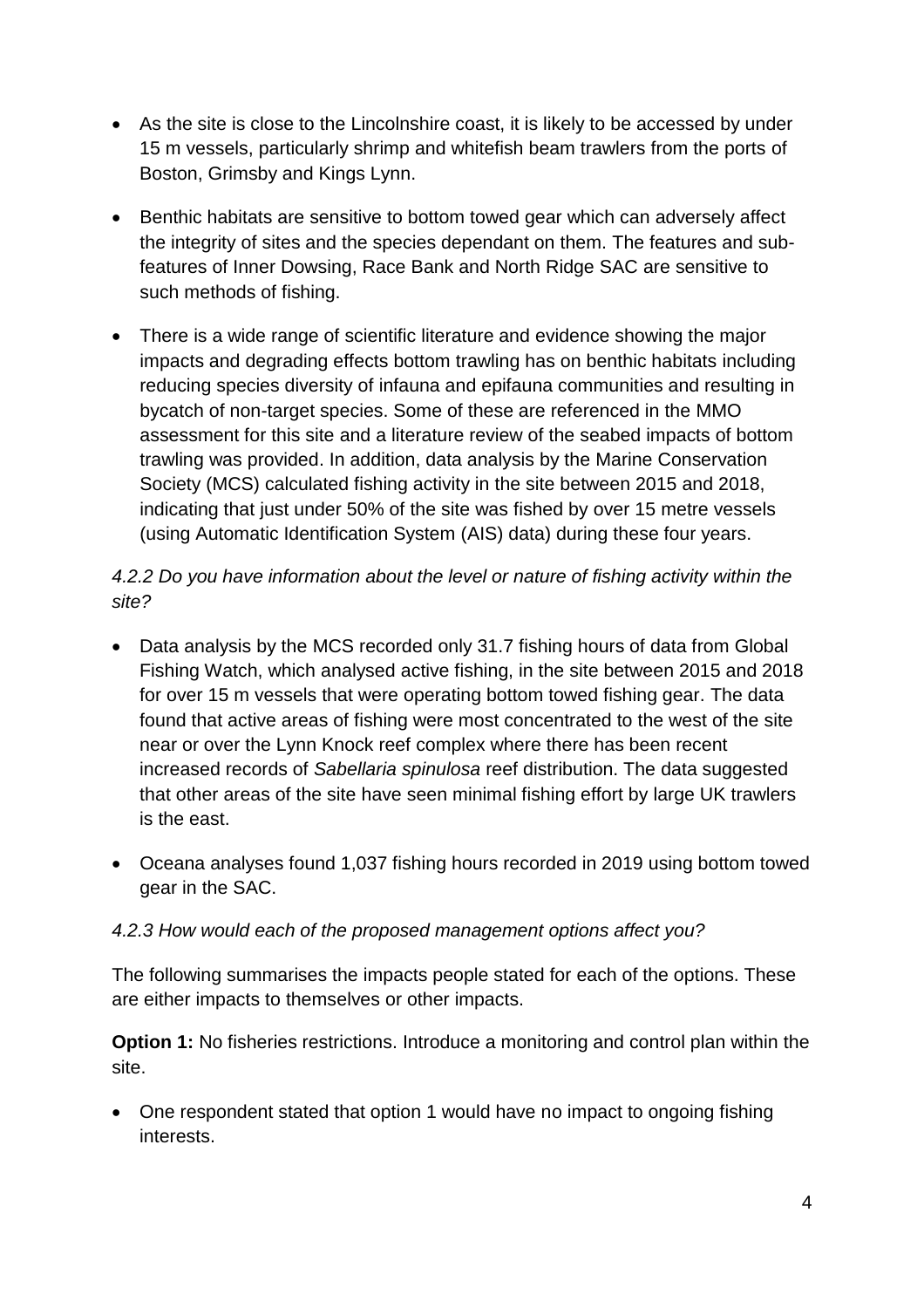Two respondents thought option 1 would not be beneficial to the site, stating it would not allow fish a safe haven and would be counter to the Habitats Regulations, Marine Strategy Regulations and other national and international laws.

**Option 2:** Reduce/limit pressures.

- Two respondents thought this would provide benefits to the site, with one respondent stating it would benefit the local environment and increase fish populations nearby due to spillover. The respondent stated this would require monitoring of vessels at sea to ensure compliance.
- Two respondents thought this option was insufficient, including reasons such as option 2 not significantly helping to meet the UK's biodiversity and climate goals, and still being counter to the Habitats Regulations, Marine Strategy Regulations and other national and international laws.

**Option 3:** Remove/avoid pressures (whole site prohibition).

- One respondent stated that option 3 was not necessary, due to the inshore fishing in the region being important.
- Other respondents suggested that option 3 was the best option for the site, providing the following reasons:
	- o The uncertainty in relation to feature delineation, as well as potential for broad-scale migration of the sandbank feature and finer scale oscillation due to hydrological processes. This also applies to the reef feature.
	- o A prohibition on all damaging fishing activity across the whole site will allow the vulnerable conservation features of this site to recover to past levels of health, productivity, biodiversity and abundance.
	- o A complete cessation of all bottom towed fishing gear would not be deleterious to the large trawling fleet, as the effort within the site is very low (under one days fishing per year between 2015 and 2018). Although there may be more serious ramifications for smaller vessels over 10 but under 15 m that steam from the coast of Lincolnshire, South Yorkshire and Norfolk, the balance of socio-economics of restriction of the site to the benefits to the seafloor, carbon sequestration and storage capacity of the site would outweigh any small restriction to access to local fishing vessels.
	- o An assessment of the carbon storage capacity of the site based on Luisetti *et al*., 2019 illustrates that a potential 0.17 mega tonnes of carbon is stored in the shelf sediments of the site in the current area AIS data reveals is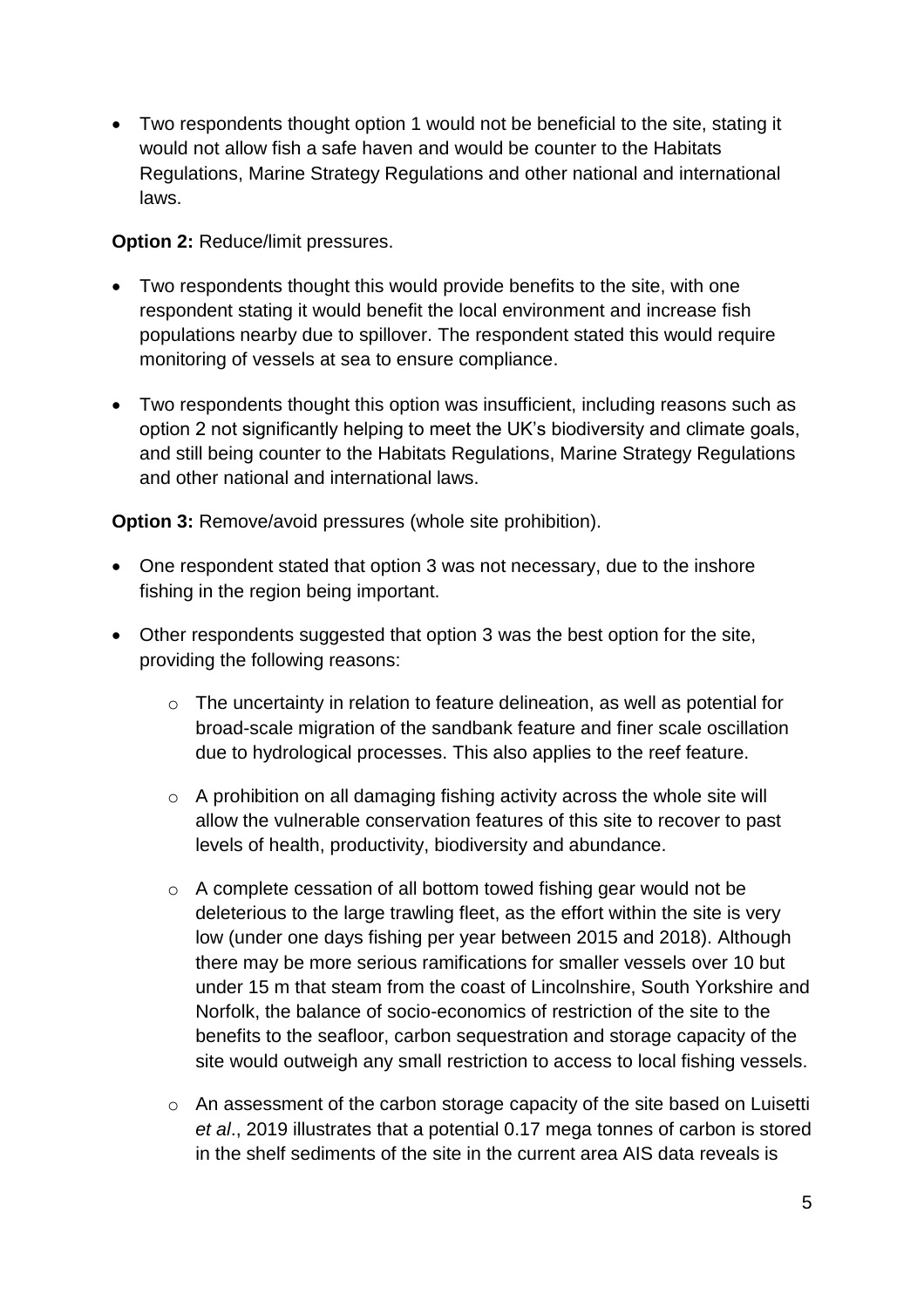fished. Based on the findings of a Climate Change and Continuous Growth model in Luisetti *et al*., 2019, around £7.5m of carbon storage potential would be lost were trawling be continued in current fished area by 2040 (that is based on the approximately 170,000 tonnes of organic carbon locked into seabed sediments at this site within the current areas mapped as having been fished). As the site is 98% sediment, using the above metrics, the entire site contains 344,000 Mtonnes organic carbon (within 831 square kilometres of seabed) that would relate to a potential £15.3m loss of carbon storage potential by 2040 were trawling to be permitted.

- o A whole site prohibition for bottom towed fishing gear is necessary to conserve the integrity of the whole site as required by the Habitats Regulations, Marine Strategy Regulations and other national and international laws.
- $\circ$  Option 3 is the only acceptable option to properly protect the site.

## *4.2.4 What other effects will each of the proposed management options have?*

**Option 1:** No fisheries restrictions. Introduce a monitoring and control plan within the site.

 A respondent stated there would be no effects on commercial interests in the short term, however there could be degradation of local environment possibly leading to long term commercial effects.

**Option 2:** Reduce/limit pressures.

• There were mixed responses to the effects of option 2. For example, one respondent stated it would have direct benefits to both the environment and the fishing industry. Another stated it would lead to displacement of fishing effort whilst one respondent suggested it would have a reduced impact on the UK's targets for climate mitigation and biodiversity conservation.

**Option 3:** Remove/avoid pressures (whole site prohibition).

- Some respondents stated that option 3 would have positive impacts, including reasoning such as:
	- o Increased spillover of fish.
	- o Regeneration of ephemeral habitat (e.g. *Sabillaria spinulosa*) without abrasion.
	- o Restoration of benthic communities, particularly in more stable 'troughs' between sandbanks where shell gravel and some cobbles aggregate. This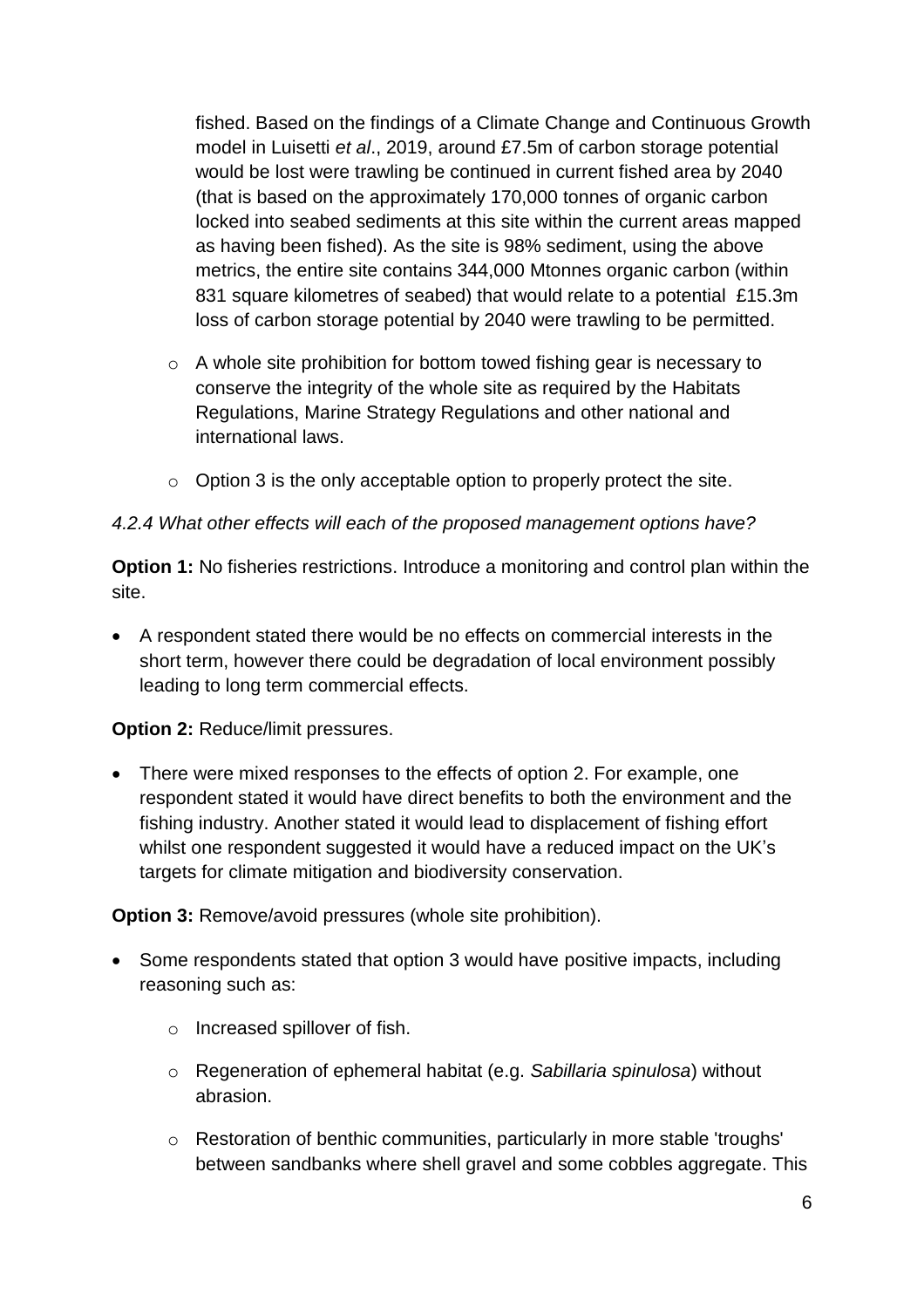could allow recruitment of many species of bivalve and subsequently other epifauna that will provide three dimensional complexity.

- o Increased essential fish habitat.
- o Opportunities for bivalve and seaweed farming within windfarms without issues of sedimentation released from passing trawls, or static gear infrastructure being damaged.
- o An increase in the carbon sequestration and storage capacity of the site which will benefit the UK's contribution to lowering carbon dioxide emissions.
- o Would fulfil requirements of the Marine and Coastal Access Act, Marine Strategy Regulations and other national and international laws.
- o Would enable conservation and recovery of the site, allowing all animals to have a safe haven to breed and keep them safe from fishing.
- Two respondents provided negative responses to option 3, stating that it would displace fishing effort and also that option 3 is likely not required.
- A respondent commented on the approach to management in this MPA and stated that for straddling sites such as this where two different authorities are managing two different parts of the site, management must be well co-ordinated and coherent.

## *4.2.5 What proportion and/or which parts of the site should be subject to a prohibition of demersal trawls, demersal seines, dredges, traps and anchored nets/lines?*

- With the exception of one respondent, all believed that all of the site should be subject to a prohibition of fishing gear. The other respondent stated that all areas with coral or sponges should be closed to fishing gear.
- Most respondents suggested that bottom towed gear should be prohibited across the site, although some respondents suggested a complete prohibition for all gears across the site.
- A respondent cited the Benyon Review (2019) and the Lamlash Bay No Take Zone case study (pg. 17 - 18) where research has shown "that the numbers of some species have increased by nearly 400% since this zone was established. It states that since protection has been in place, biodiversity has increased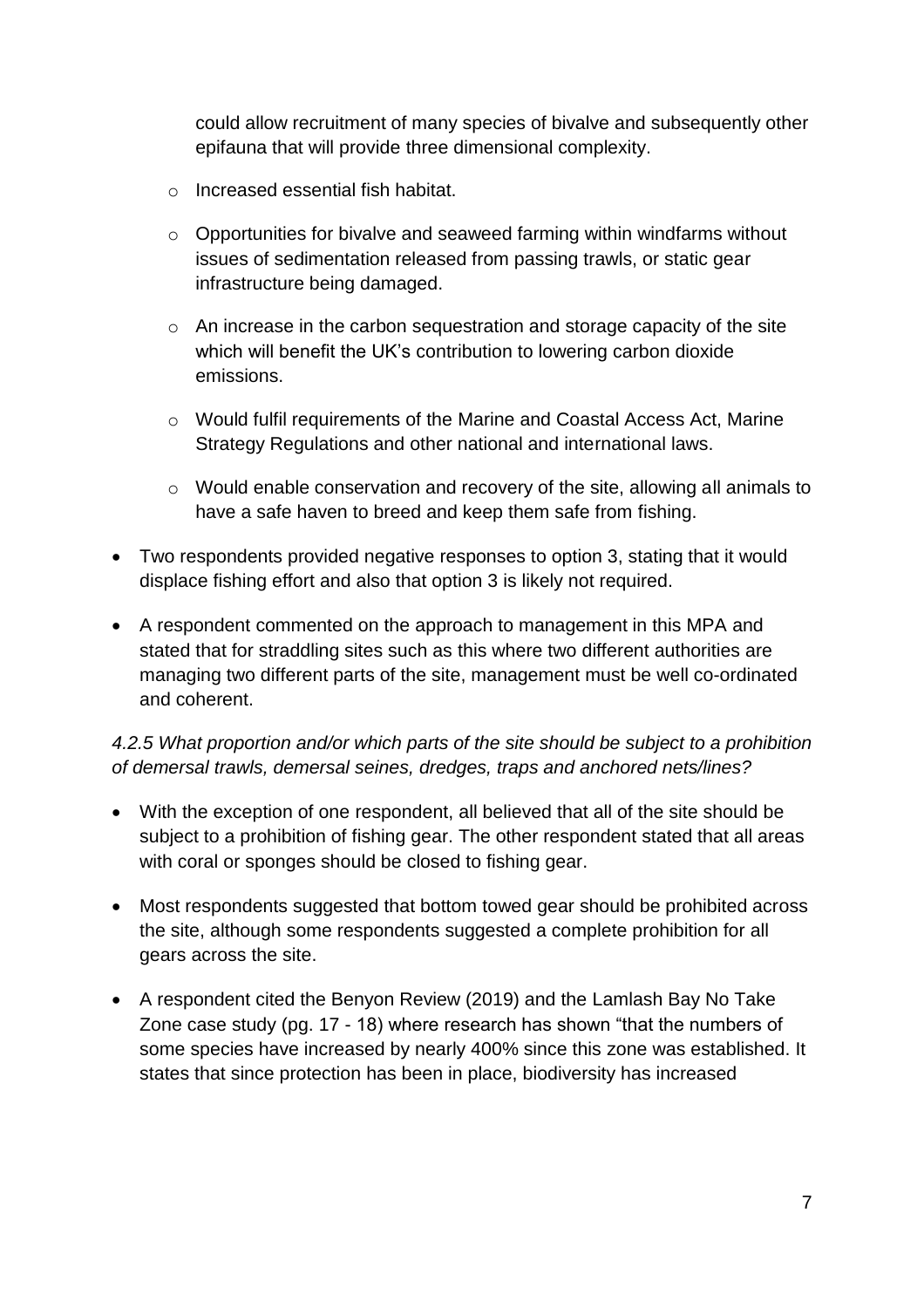substantially, along with the size, age and density of species such as the king scallop and the European lobster"<sup>1</sup> .

- Another respondent suggested a slightly different management approach: all of the site should see a prohibition of demersal towed gear and a cap on effort of static gear. Ideally, such static gear should be phased out by reducing effort between 2021 and 2030, leading to the site being a highly protected marine area. The respondent includes a caveat to this that the site won't be fully protected, as recreational angling could be permitted (with strict limits), and windfarms have also modified the seabed, and to a certain extent, the distribution of seabed sediments.
- A respondent stated that restricting fishing by area and not effort would achieve the desired effects. Effort restrictions typically cause problems in a fishery and catch controls are much more effective, but require 100% monitoring.

## **5. MMO response to site specific consultation responses**

MMO would like to thank everyone who responded to the call for evidence. We have reviewed all responses and have taken these into consideration in updating the assessment.

Based on the updated assessment, the MMO has concluded that option 2 (Reduce/limit pressures) is the preferred option. Specifically, we will introduce a byelaw to prohibit the use of bottom towed gear over the sandbank and reef features of the SAC, and the use of static gear fishing over the reef features.

This section sets out how new evidence received has been incorporated into the assessment and our response to comments received.

The MMO received a detailed representation from the Eastern Inshore Fisheries and Conservation Authority (IFCA) suggesting a number of amendments to the fisheries assessment based on their knowledge of the local fleet. The amendments have been incorporated into the assessment; including additional local fleet knowledge which has allowed the MMO to adjust gear sizes and this is reflected in updated Pr-values, amendments to the fleet information and detail.

The Eastern IFCA also highlighted VMS data which suggested increased Danish seining activity across the site in 2015 only, during the construction of the Race Bank Wind farm. Further investigation has shown that this activity follows the export cable and array of the Race Bank wind farm and no landings are associated with the

l

<sup>1</sup> [https://www.gov.uk/government/publications/highly-protected-marine-areas-hpmas-review-](https://www.gov.uk/government/publications/highly-protected-marine-areas-hpmas-review-2019/benyon-review-into-highly-protected-marine-areas-final-report-executive-summary)[2019/benyon-review-into-highly-protected-marine-areas-final-report-executive-summary](https://www.gov.uk/government/publications/highly-protected-marine-areas-hpmas-review-2019/benyon-review-into-highly-protected-marine-areas-final-report-executive-summary)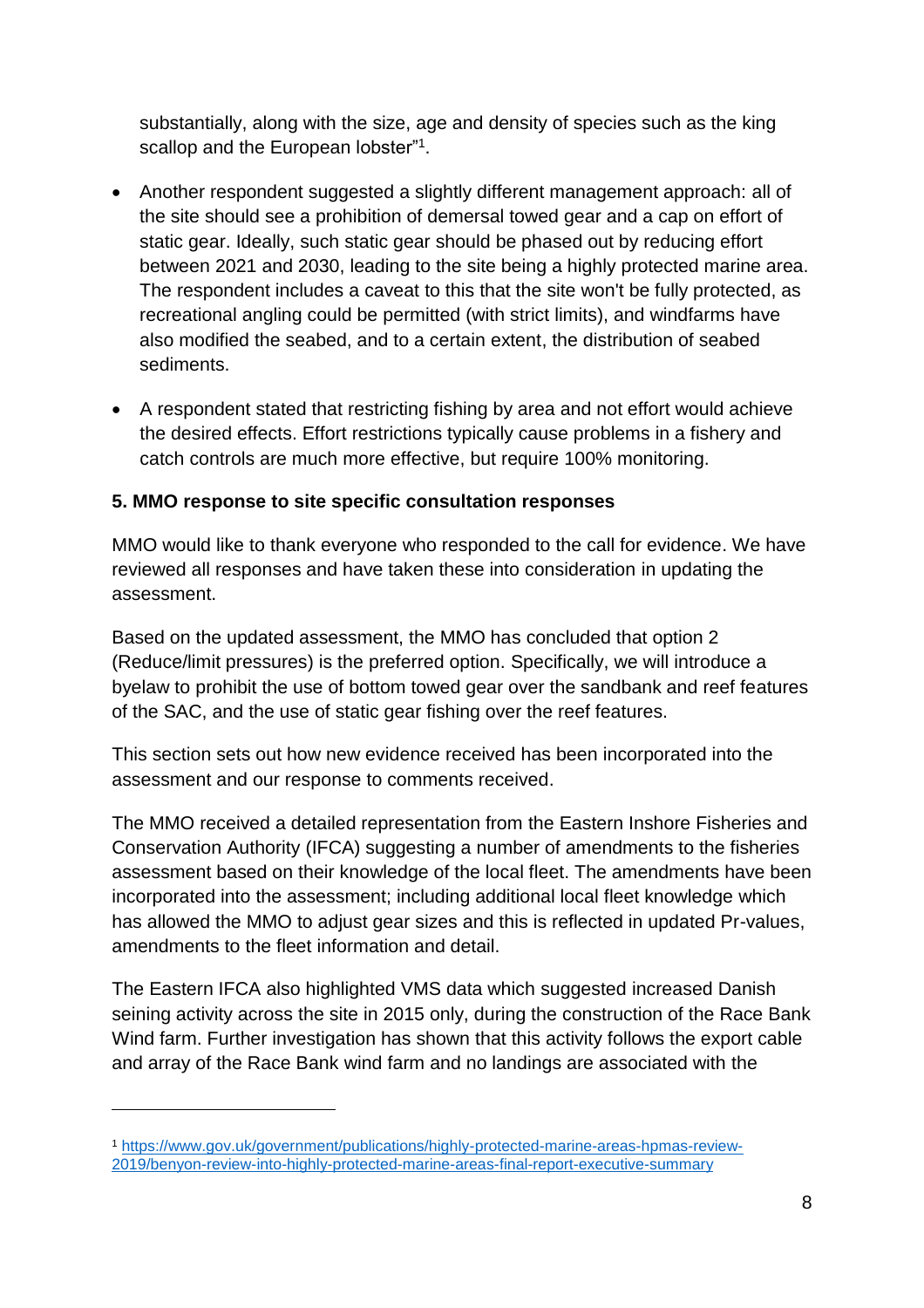vessels responsible for these VMS reports. These vessels are therefore believed to be operating as guardship vessels and not fishing.

The remaining comments have been categorised into themes and addressed. The main themes focus on:

- mussel prospecting and scallop dredging comparison;
- reef feature extent and sensitivity;
- data analyses;
- management of sandbank by sub-feature;
- assessment format;
- offshore windfarms:
- heritage implications;
- partial site closures and management measures; and
- displacement.

## **5.1 Mussel prospecting and scallop dredging comparison**

**Respondent comment:** Sublittoral mussel is an important resource for local inshore fisheries but has not been found in the inshore  $(0 - 6 \text{ nm})$  section of the site for several years. We consider that mussel dredging should not be prohibited over large areas of the SAC but that opportunities to target mussel seed resource should be considered on a case by case basis. Given the time-critical nature of fishing mussel seed, we suggest that consideration be given to agreeing a protocol for mussel fishing in the SAC that can be used to guide decision-making in quick time, as and when mussel seed is located. Mussel seed used to be fished fairly frequently off the Skegness coast but has not been found since the construction of the Lynn, Inner Dowsing and Lincs wind farms in that area (most likely because fishermen have not been able to prospect in the area because of spatial restrictions related to wind farm construction and cable works), we therefore believe the scale of this activity is zero and does not require management.

Because of the differences in size and form between mussel dredges and scallop dredges, these two gear types should not be automatically managed in the same way or consider they can be assessed in a single category of "dredging". Mussel fishing is carried out using a small bladed dredge – typically 1m across. Mussels are found proud of the seabed surface and are skimmed off the "mussel mud" they lie upon, meaning there is little contact with the seabed. Scallop dredging uses sets of heavy toothed dredges, typically 6 or 8 each side of the vessel, which penetrate the seabed disturbing epifauna and infauna.

We consider it is not appropriate to totally exclude mussel dredging from sandbanks in the MMO portion of the SAC. We suggest that this fishery should be authorised on a case by case basis with bespoke assessment of impacts on SAC integrity.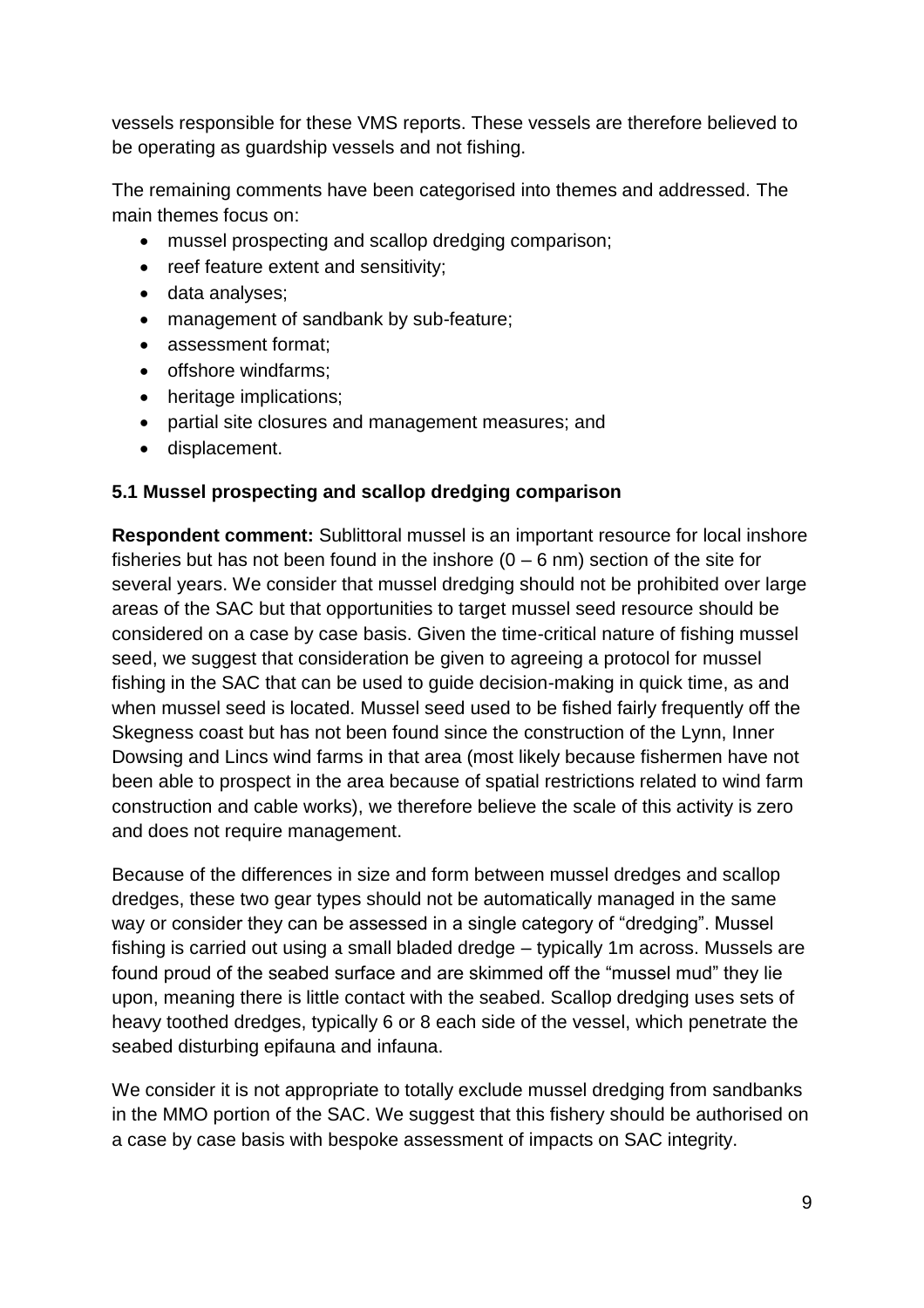**MMO response:** We acknowledge the importance of the mussel seed fishery in this area. Whilst there can be a substantial difference in the size of a mussel dredge compared to other forms of dredging, the impact a mussel dredge exerts on a sandbank of a mussel dredges is, although reduced in footprint, still the same pressure. We have amended the gear sizes in our data analysis for Pr values to reflect a smaller dredge but the potential for this activity to result in an adverse effect on the integrity could not be excluded.

## **5.2 Reef feature extent and sensitivity**

**Respondent comment:** Has MMO scrutinised evidence underpinning the reef feature extent advice? We apply a high degree of scrutiny to MPA feature extent advice, particularly for *Sabellaria* reef, before developing management measures, as in our experience (our knowledge of the site through our own survey work or through interactions with local stakeholders) the advised feature extent does not always match with our understanding. We work closely with Natural England throughout and in some cases our scrutiny has resulted in the feature extent advice being changed.

**MMO response:** The MMO is using the most recent feature data provided by Natural England to define the area to be managed as reef. This is based on a "core reef approach<sup>"2</sup> where areas to be managed as reef are those where reef has been present at a certain frequency over a series of surveys. This approach allows the MMO to protect areas which consistently support reef formation.

**Respondent comment:** *S. spinulosa* reef in the site is subtidal, whereas the *S. alveolata* experiments were intertidal. Has the effect of hydrodynamic drag (reducing the force of impact) been taken into account when comparing Cunningham's work with impacts on *S. spinulosa* reef?

**MMO response:** Additional evidence has been provided to show that *S. spinulosa* reef is more sensitive than *S. alveolata* especially whilst on unstable sediments such as in the Inner Dowsing, Race Bank and North Ridge SAC. No additional evidence was found on the specific impact of hydrodynamic drag on gear feature interactions.

# **5.3 Data analyses**

l

Two respondents suggested amendments to the sizes of the gear types used to analyse impacts, specifically the size of trawls used in the area. This information has been reviewed and the trawling gear information has been updated to reflect the predominant use of shrimp trawlers with beams of up to 9 meters, rather than 12 meter beams, the size of the shoe has remained at 720 mm shoe width. This

<sup>2</sup> <http://publications.naturalengland.org.uk/publication/5970080978960384>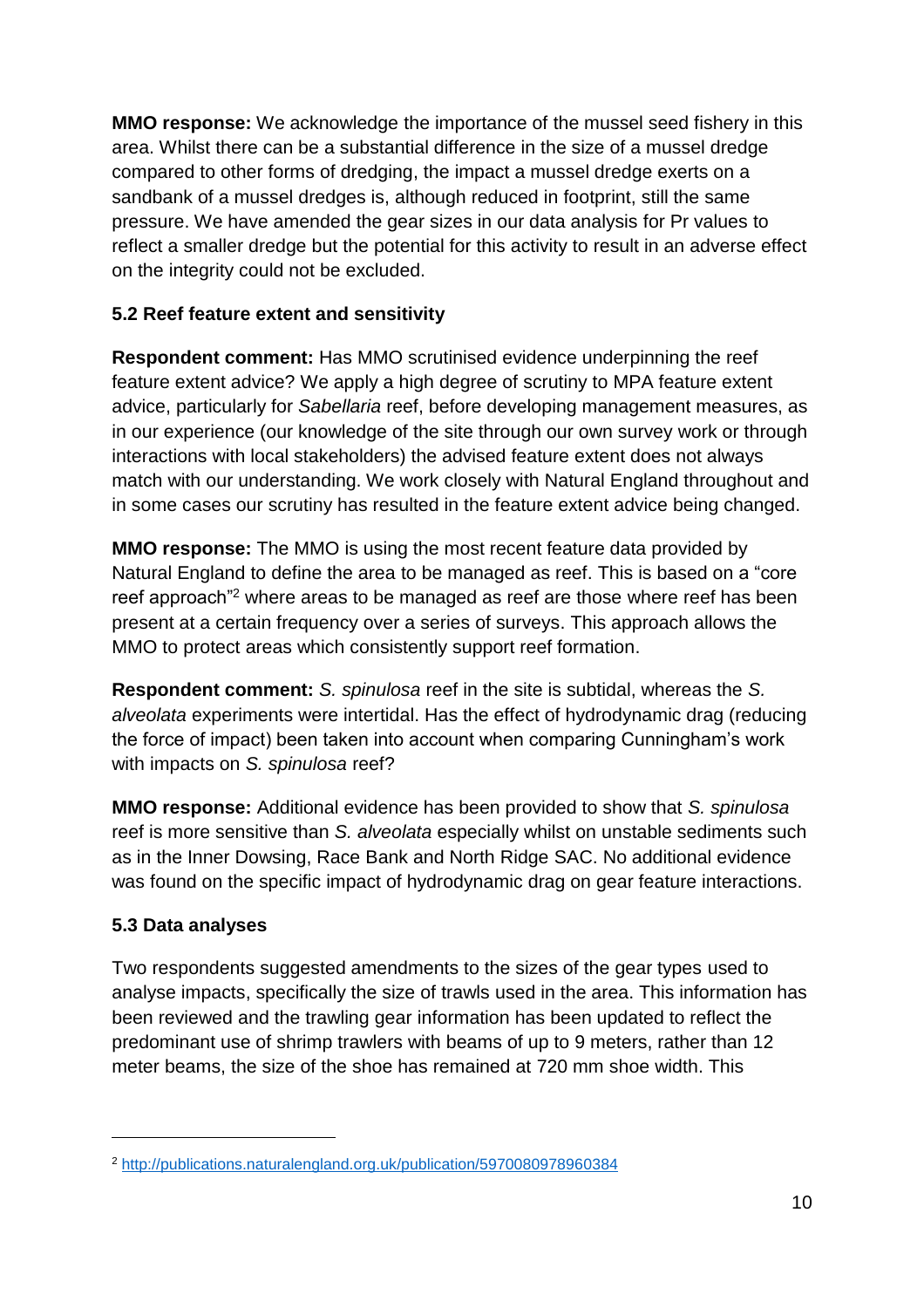information has been used to recalculate Pr-values for those gear types and are available in the updated assessment.

**Respondent comment:** It would be helpful to see some translation of the number of pings into a number of trips, to help quantify the level of interaction between fishing gear and seabed. It is difficult to distinguish between the different colours showing different gear types, even when zoomed in. The lack of data for under 12 metre vessels highlights the need for VMS on all commercial fishing vessels, to help regulators understand the level and location of fishing effort and ensure management is appropriate and proportionate. Although we understand the MMO portion of the site to be important potting ground, we do not think the VMS data shows this. This is because VMS only shows data for vessels over 12 m and the majority of the local potting vessels are under 12 m.

**MMO response:** The MMO uses a variety of analytical methods to determine the level of interaction of different gear types with the seabed. Whilst we do not use trip data, we analyse VMS reports ("pings") which occur at fishing speeds which give us a realistic picture of the fishing activity undertaken by vessels with VMS, allowing us to determine the pressure of these gears and these vessels on the seabed. Therefore, we do not believe that analysing the activity by trips would allow for a more detailed picture in terms of activity pressure. We agree that the lack of VMS on under 12 metre vessels means that full extent of the fishing activity is not captured through VMS data, and so we use a variety of evidence including local knowledge, MMO catch app data and FisherMap in order to give a fuller picture of the activities of the whole fleet. We would welcome additional information about under 12 m vessel activity in the area to improve our evidence base and allow us to build a better picture of activity within the site.

**Respondent comment:** We are not aware of a high amount of netting in this area. We suggest it is more likely to be potting, based on our understanding of fishing activity in and around the area, although we do not have data to support this suggestion.

**MMO response:** The VMS data shows high numbers of netting activity in 2014 and 2015, with a gradual reduction in recent years. However, no landings have been associated with VMS reports apart from pots for UK vessels.

**Respondent comment:** While the data collected under the Regional Seabed Monitoring Programme (RSMP), and the subsequent regional monitoring surveys that will be repeated by industry every five years, are primarily to deliver the compliance requirements for marine licences, this methodology clearly has the potential to deliver other value-added outcomes in support of both the wider MPA network and determining the wider environmental status of regional seas.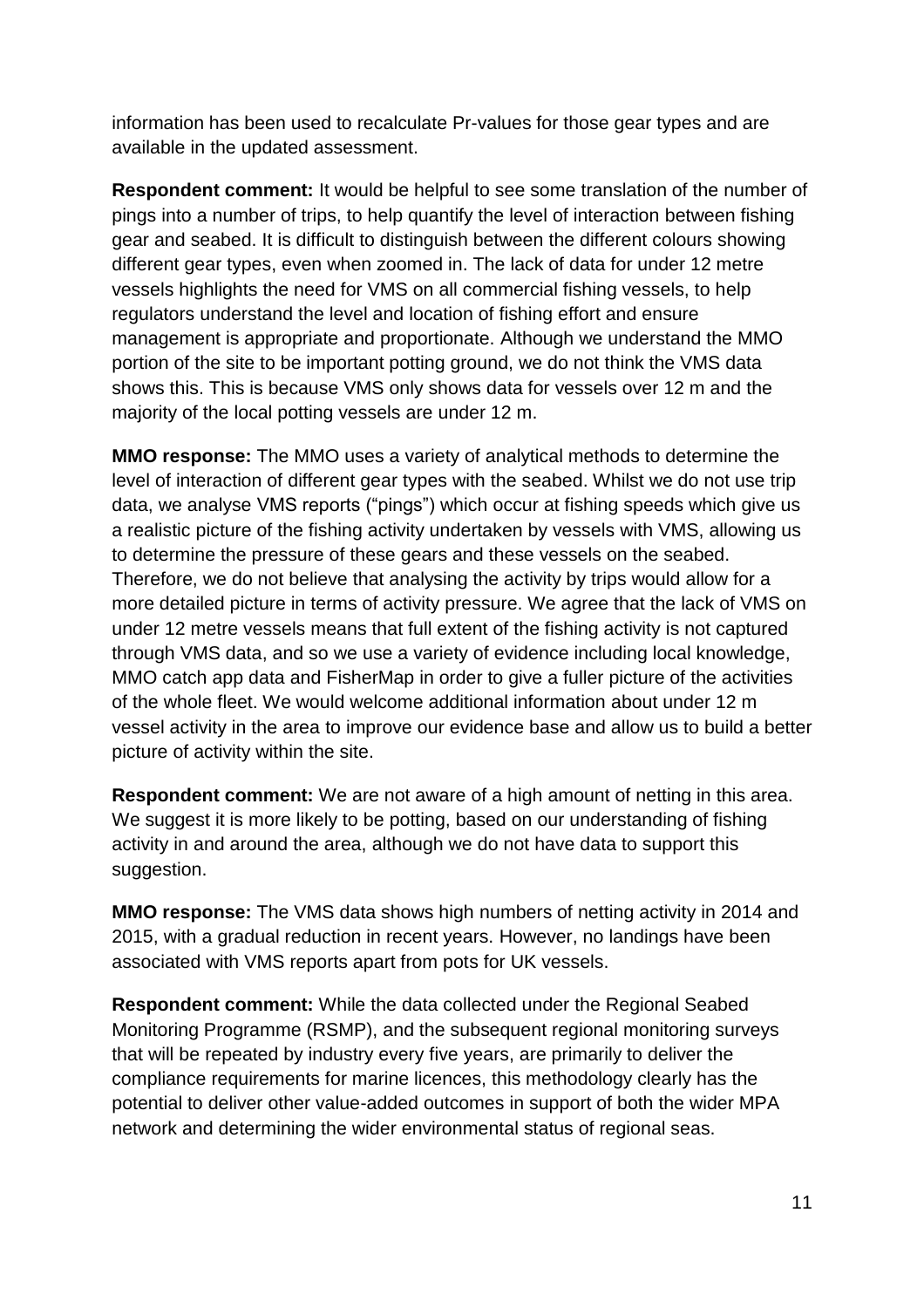**MMO response:** The Inner Dowsing, Race Bank and North Ridge SAC assessment uses the best available evidence, including updated 2018 ecological data from Natural England and JNCC. Longer term monitoring of both activities and environmental status of the site is important to understand the effectiveness of the proposed byelaw, and where appropriate long-term data sets such as the Regional Seabed Monitoring Programme will be used to support this.

#### **5.4 Management of sandbank by sub-feature;**

**Respondent comment:** We suggest the evidence from Natural England and JNCC which states that the three sandbank sub-features vary in terms of relative sensitivity, supports management at sub-feature level rather than the sandbank feature. We would also highlight that sub-features themselves can vary in terms of relative sensitivity, depending on local environmental conditions. Given the low levels of demersal trawling and the varying sensitivities of sandbank sub-features to pressures from trawling, we suggest adverse effects could be ruled out in some sandbank areas. We feel it is appropriate for MMO to explore the option of spatial management at the sub-feature level and to explore the option of effort management rather than closures to particular gear types. We understand that these options require more resource than more straightforward closures over large feature areas, but we feel the resource is justified because of the need to balance conservation duties with supporting viable inshore fisheries. 96% of the inshore waters off Lincolnshire, Norfolk and Suffolk have an MPA designation and the southern North Sea is hugely important for offshore wind and aggregate dredging, meaning inshore fisheries in this area are more and more constrained spatially. It is therefore important to consider how fisheries management within MPAs to ensure site integrity can be designed to meet conservation needs but minimise restrictions on fisheries.

**MMO response:** Although the sub-features of the sandbank feature vary in terms of their relative sensitivity and resilience, this does not mean that fishing over any of the sub-features will not result in an adverse effect on site integrity.

The MMO assessment concluded that an adverse effect on site integrity could not be excluded for bottom towed fishing over even the least sensitive sub-feature. In part this is because while the communities may be considered less sensitive at subfeature level, they contain more sensitive components, for example long lived epifauna or bivalves, which are likely to be impacted by bottom towed fishing.

In addition the sandbank feature has been assessed by Natural England as being in unfavourable condition. The conservation objective therefore requires that the sandbanks are recovered to favourable condition, and any activity which compromises the ability to the sandbanks to recover cannot take place without undermining the site's conservation objectives.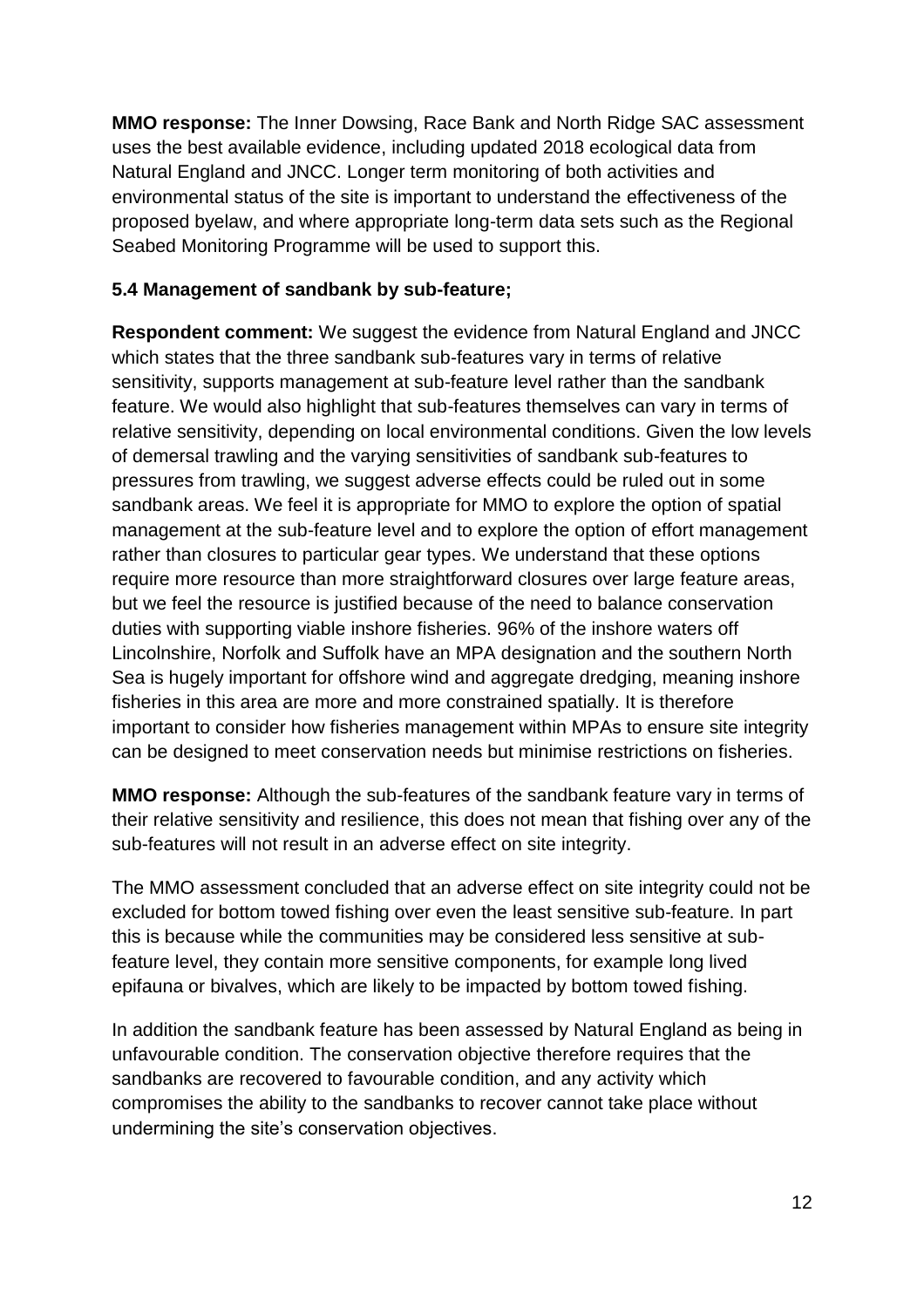#### **5.5 Assessment format**

**Respondent comment:** While appreciating the assessment being undertaken is addressing fishing impacts, the use of the generic term "dredging" in the draft assessment has the potential to be misinterpreted by third parties to include marine aggregate extraction. For this reason, it would be helpful if the description used in the assessment could be more specific – "scallop dredging" for example.

**MMO response:** MMO recognises that the term dredging has other meanings. However, as noted this is a fisheries assessment, and to maximise clarity shortened terminology has been used to increase readability. The term dredging in the assessment covers a variety of dredging activity such as mussel prospecting and scallop dredging. The fisheries assessments clearly state that the effect of other relevant (non-fishing) activities are considered in Part C of the assessment. We therefore consider that use of the term dredging in the assessment to refer to a form of fishing is unlikely to be misinterpreted.

**Respondent comment:** We highlight that this is very much a qualitative assessment rather than a quantitative assessment (section 4.2 - 4.5). Where possible, quantitative information must be used to assess impacts e.g. extent of habitat disturbed or damaged. It would be useful to collate quantitative information in a table.

**MMO response:** Quantitative values for fishing activity are provided in Part B of the assessment, particularly in section 4.1 of this assessment, where fishing activity data is collated in tables. This section of the assessment also includes Pr-values, which are used as a method to quantify fishing pressure within an area of interest. Prvalues quantify the level of pressure for a single average day of effort for a reference vessel or fisher (land-based) within a fleet, taking into account the gear used. This method is used to inform the level of impact that is acceptable for maintaining integrity of the site or feature and to help define the spatial extent of the fisheries activities.

Quantitative information is also used where possible elsewhere in the assessment including in other sections of Part B, such as section 4.3 (removal of target species). For example, section 4.3.1.1 presents the estimated landings values from traps and then uses these values as a basis for assessing the impacts of traps on the sandbank feature via the removal of target species.

The MMO use quantitative data to inform their assessments where possible, alongside scientific advice from the SNCBs, to assess the impacts of fishing against the conservation objectives. Quantifying the effects of fishing pressures on the conservation objectives of an MPA is, however not always possible, and so qualitative information is also used throughout the assessment.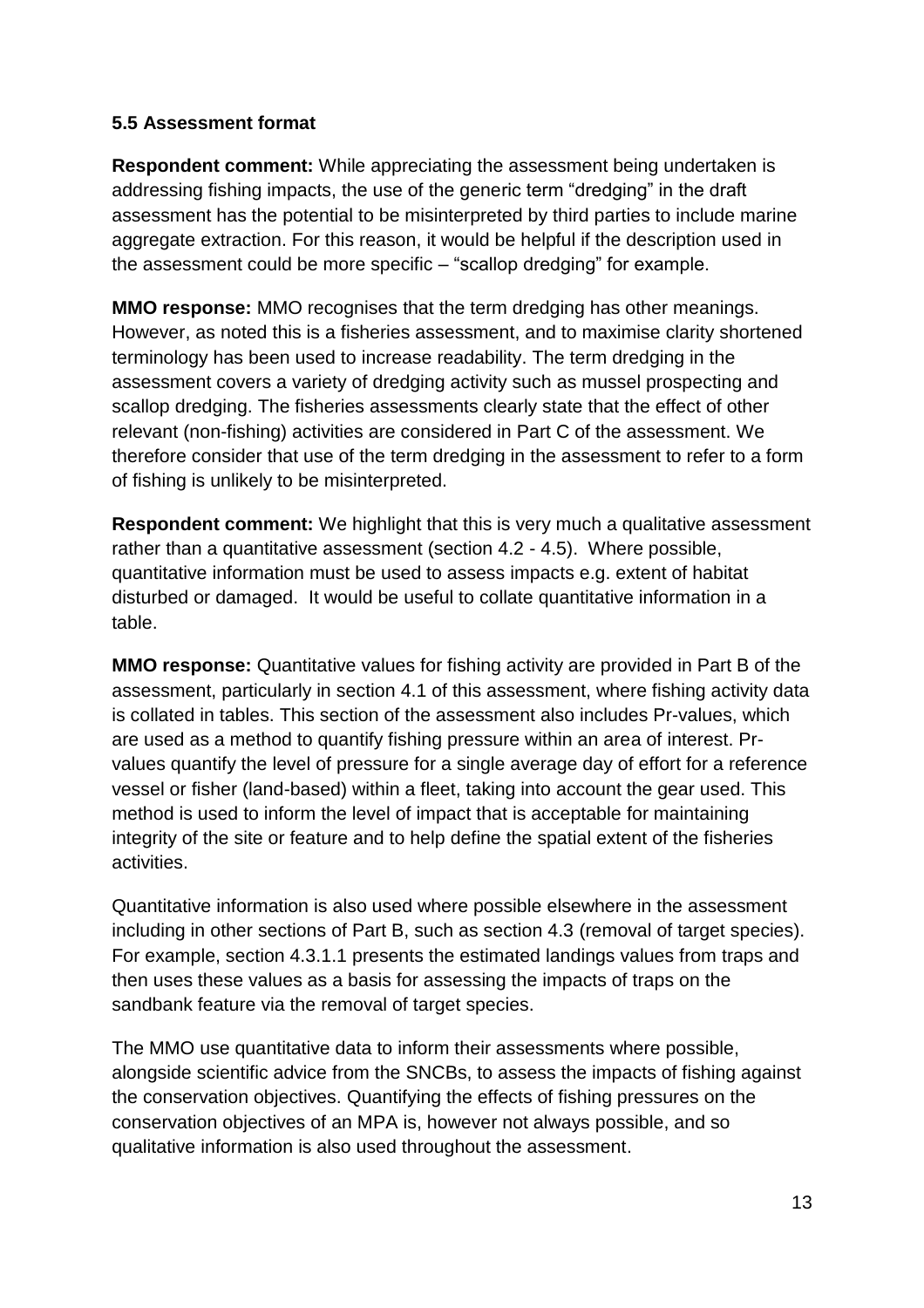**Respondent comment:** There has been no consideration in the in-combination assessment of the unfavourable condition of the SAC. Depending on the type of management for fisheries which are assessed to cause an adverse effect, the incombination effect with other activities may impede site recover, and therefore the conservation objectives for the SAC would not be met.

**MMO response:** As in 2019 when the condition was reassessed for this site, the features of the Inner Dowsing, Race Bank and North Ridge SAC were found to be in unfavourable condition. The site's conservation objective is to 'maintain or restore' the qualifying features to achieve favourable condition. Given the features are in unfavourable condition, the 'restore' objective is relevant here.

Part C of the MMO MPA fisheries assessments investigates the effects of fishing activities in-combination with other relevant activities against these conservation objectives.

# **5.6 Offshore wind farms**

Two respondents raised the issue that cable maintenance and repair activities are becoming more common place. The presence of offshore windfarms in the area may be contributing to the unfavourable condition of this SAC is the presence of infrastructure associated with Race Bank Offshore Wind Farm. It is assumed that any further repairs and/or cable burial works associated with cabling within the site will contribute to further decline of the site.

**MMO response:** The MMO fisheries assessment concluded that it is unlikely that operation and maintenance of existing submarine cables will have a significant in combination impact with fishing and other activities via the pressures of abrasion and penetration. Such conclusions take into account that the frequency of maintenance to existing cables will be low, and that both decommissioning, burial, protection and maintenance of submarine cables as well as maintenance of offshore windfarms are licensable activities and are therefore subject to detailed assessments of their impacts, taking the impacts of fishing activity into account.

# **5.7 Heritage features**

**Respondent comment:** A reduction in the potential impacts of gears that directly impact the seabed could also cause an inadvertent reduction on the discovery of known or presently unknown archaeological materials. It is possible that the reporting of impacts or accidental recovery of new archaeological discoveries could diminish. Further detail about the interaction between the historic environment and commercial fishing was also provided (Firth *et al.,* 2013, Russel and Stevens 2014).

**MMO response:** The MMO has duties under the Conservation of Habitats and Species Regulations 2017 and the Conservation of Offshore Marine Habitats and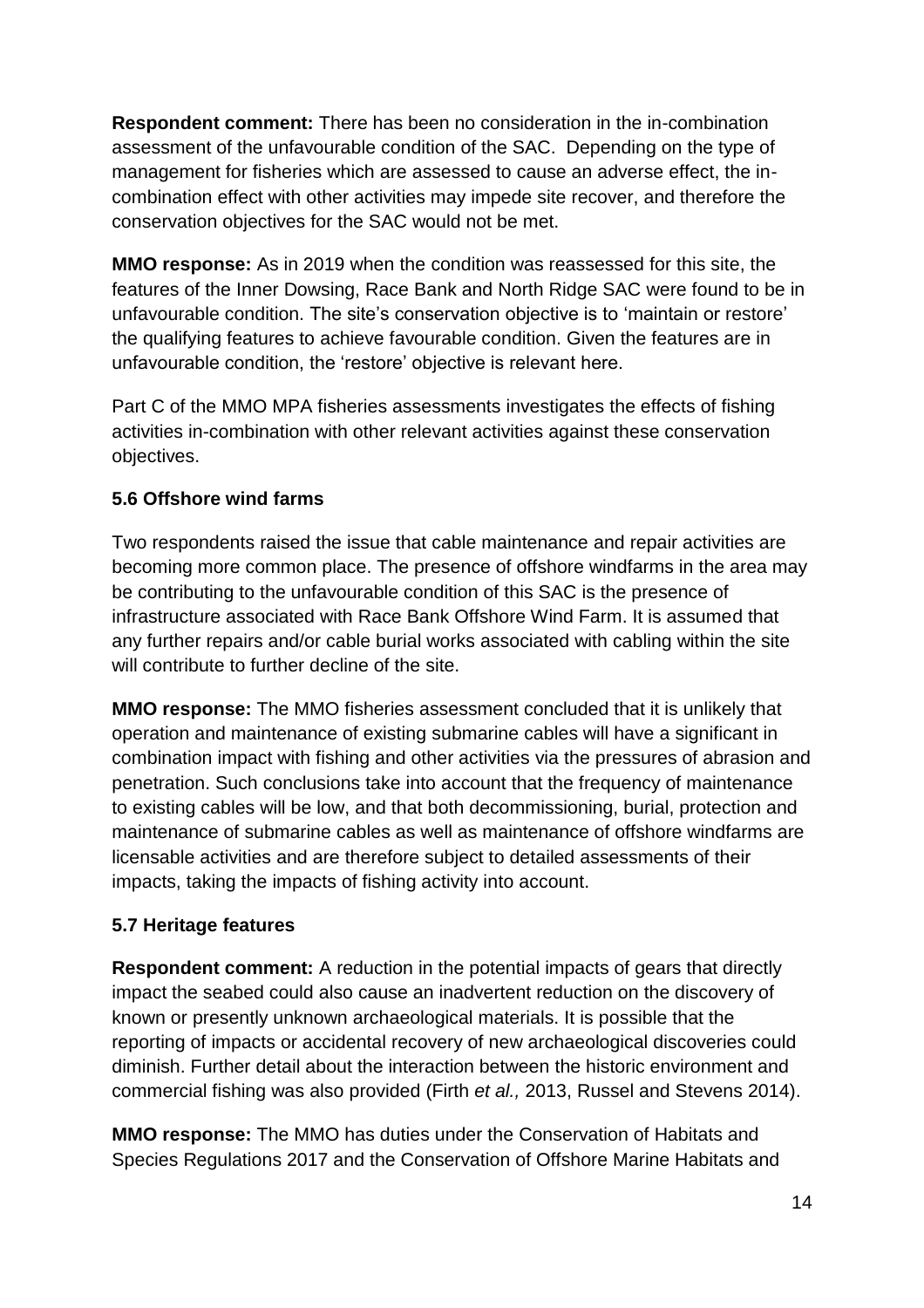Species Regulations 2017 to protect European Marine Sites The MMO fisheries assessment of the impact of fishing in the Inner Dowsing, Race Bank and North Ridge SAC determined that bottom towed fishing and static fishing gears are not compatible with the conservation objectives of the site. The proposed management measures are therefore required, even where this may result in fewer archaeological discoveries.

#### **5.8 Partial site closures and management measures**

**Respondent comment:** Our understanding is that the activities (gill netting and Danish seining) rarely take place in the site, so management must be proportionate. Management option 3 would not be appropriate, and we suggest effort caps might be more proportionate that spatial closures to certain gear types (except for red risk interactions where spatial closures are appropriate), given low sensitivities of features and low levels of activity.

**MMO response:** Whilst the levels of activity analysed between 2014 and 2019 show low levels of several of these activities, the MMO assessment concluded that the features of the site (reef and sandbank) are sensitive to the impacts of bottom towed gears, including demersal seines and (for reef) static fishing gears, including gill nets. As a substantial proportion of the fishing at this site takes place from vessels under 12 m which therefore do not report their location using VMS, it is not possible to rule out, with a degree of high confidence, these activities taking place. Furthermore, prohibiting the use of other bottom towed fishing gears and static gears without prohibiting these gears may cause an increase in the use of these gears in this area. The proposed management therefore includes these gears in the prohibition of other gears with similar impacts is appropriate.

**Respondent comment:** We consider management option 2 (zoned management) is appropriate to provide protection to sandbank and reef features in the site. However, we suggest any such measures should be supported by clear evidence of reef extent (through analysis of the data underpinning feature extent advice). We also suggest consideration be given to zoning management within sandbanks to provide protection to their sensitive sub-features (e.g. subtidal mixed sediment) but not restrict fishing over the less sensitive sub-features (e.g. subtidal sand). Eastern IFCA takes these approaches (scrutiny of feature extent evidence and management at sub-feature level) to assessment and management of fisheries in inshore Marine Protected Areas and although it is time consuming, we believe this approach enables us to achieve the best possible balance between fisheries and conservation needs.

**MMO response:** The MMO also concluded that a zoned approach is an appropriate management option for the site. The effects of fishing on the benthic ecology of sandbanks may vary with sediment type (Rijnsdorp, *et al.,* 2018). However, studies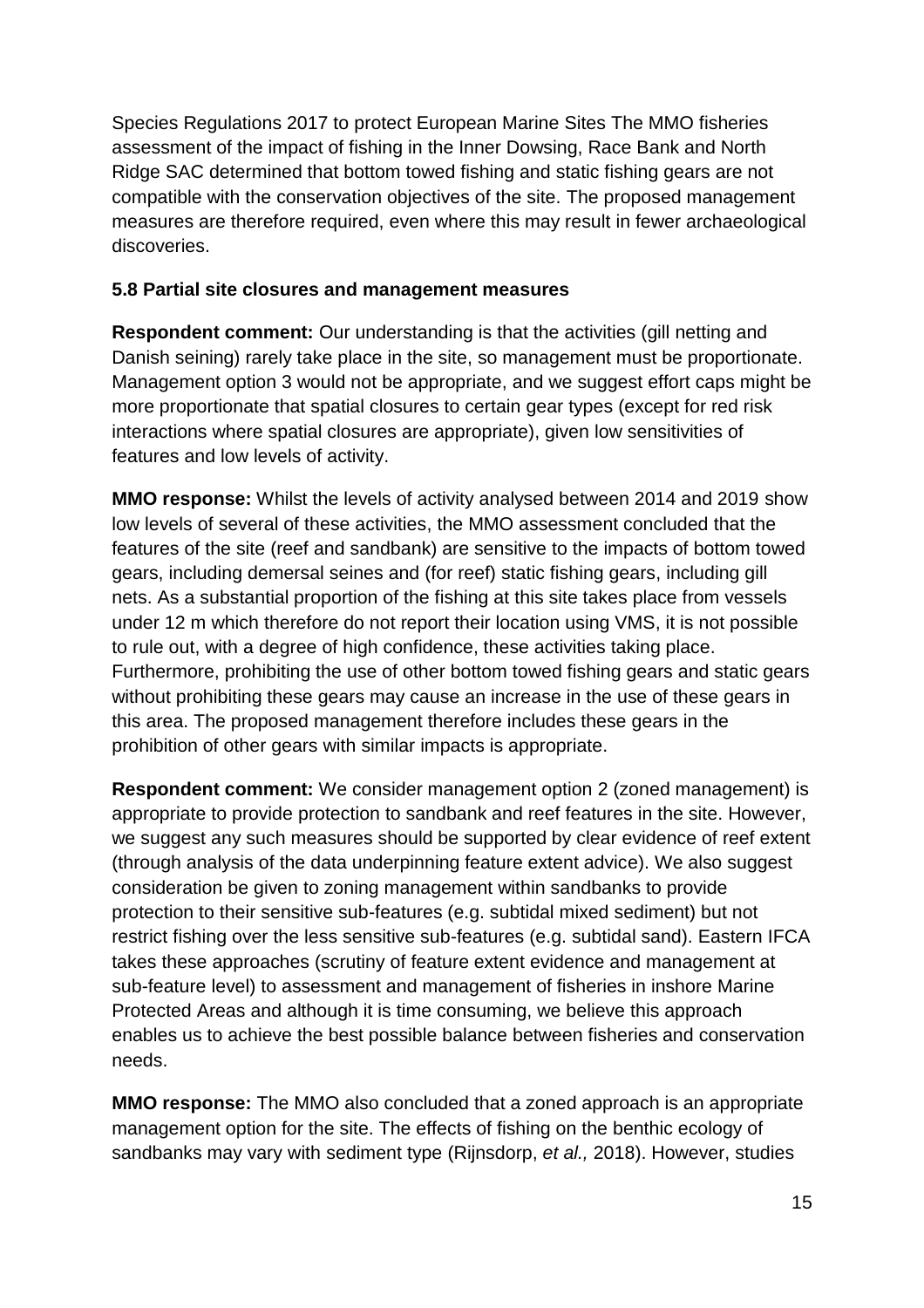on how the impacts of bottom towed fishing vary with habitat type can, at times, provide conflicting results (Hiddink *et al.,* 2017, Stewart, and Howarth, 2016). Furthermore, delineating variation in sensitivity at sub-feature level (which are classified by sediment type) does not consider species-specific sensitivities (Hiddink *et al*., 2006). While some information is available detailing how bottom towed fishing impacts may vary, it has not been possible to identify an intensity and extent of fishing that would not compromise the recovery of the sandbank feature to favourable condition, even in more resilient habitats (Russell and Stevens 2014).

**Respondent comment:** Within management option 2, we suggest MMO should explore whether a cap on fishing effort rather than spatial closures would be acceptable to protect sandbank features (or sub-features). This would require an assessment of the ability of the site to withstand different levels of activity, based on feature (or sub-feature) sensitivity and recoverability, and fishing intensity. The assessment illustrates that most types of fishing activity occurring within the SAC do so at low levels, so we consider effort management might be a more appropriate response than spatial closures to particular fishing gear types (except for red risk interactions where spatial closures are necessary).

**MMO response:** The effects of fishing pressures can vary with several factors, including habitat type (Rijnsdorp *et al*., 2018). For example, due to containing large proportions of long-lived sessile epifauna, communities in gravel habitats may be more sensitive to bottom towed fishing (Rijnsdorp *et al*., 2018). Delineating variation in habitat sensitivity or recoverability (for example by sediment type) does not, however, consider species-specific sensitivities, for example fragile species will be more vulnerable (Hiddink *et al*., 2006). Studies on how the impacts of fishing impacts vary with habitat type can, at times, also provide conflicting results (Hiddink *et al*., 2017; Stewart and Howarth, 2016). While some information is available detailing how bottom towed fishing impacts vary, the intensity and extent of fishing that is sustainable, even in more resilient habitats, remains unclear (Stewart and Howarth, 2016). Given the precautionary principle and that the conservation objectives of the site are to 'restore' the sandbank and reef features to favourable condition, the MMO cannot rule out that, even at low levels, the activities identified (bottom towed fishing gear over sandbank and reef, and the use of static fishing gear over reef) may not be compatible with the site's conservation objectives.

#### **5.9 Displacement**

**Respondent comment:** an assessment must consider the potential consequences of any displacement effects that may result from any additional management measures imposed - where displaced fisheries activities get concentrated into other areas, not only increasing the pressures on both environmental quality and resources but also on other marine users. In the same way that marine developments have to undertake cumulative impact assessments, there should be a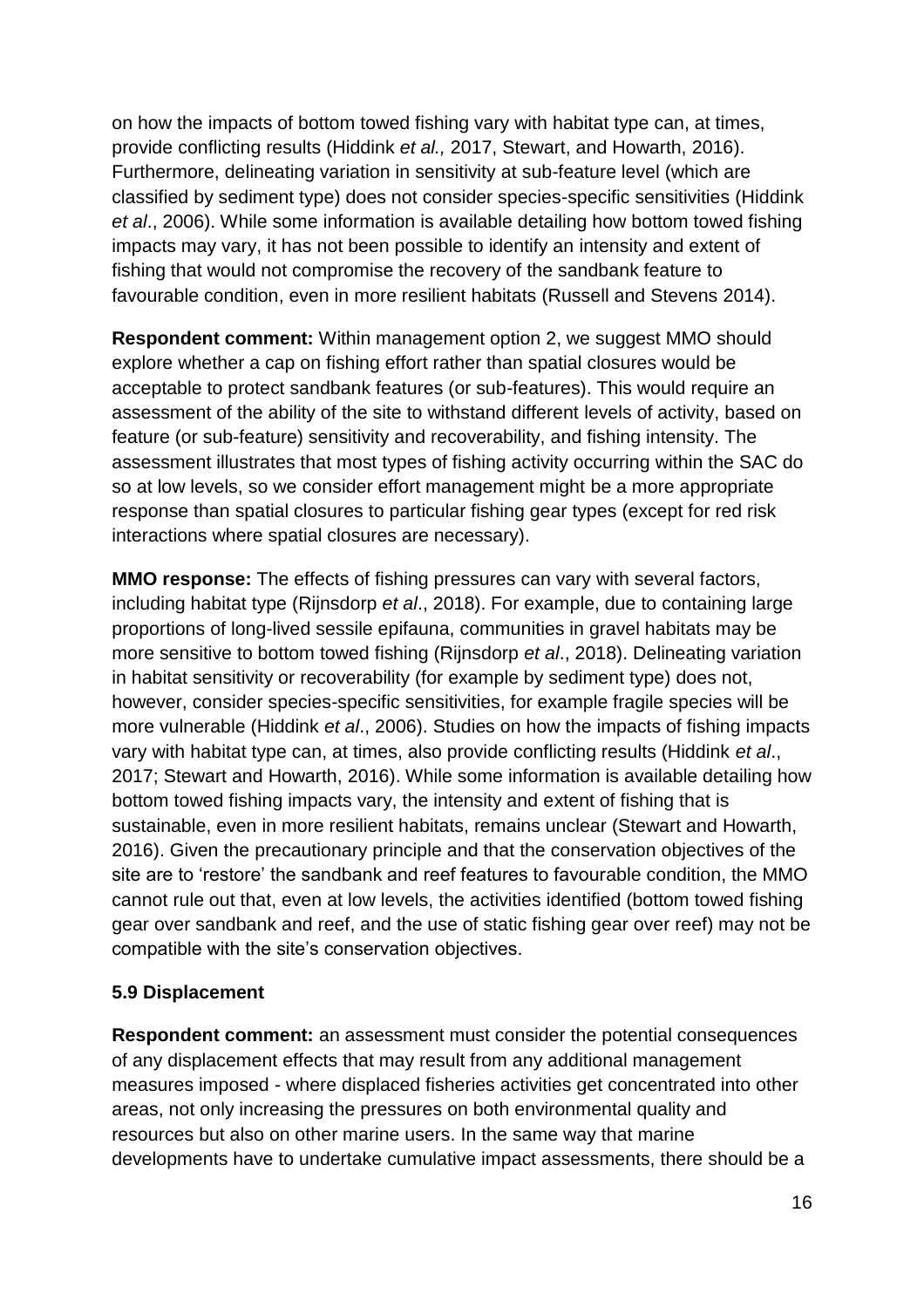requirement to consider the wider environmental and socio-economic implications of any additional management measures before they are introduced.

**MMO response:** Fisheries assessments use the best available evidence to fully consider all impacts against the conservation objectives. If the assessment cannot conclude that use of certain fishing gear types is compatible with the site's conservation objectives, appropriate management measures will be introduced.

Although the prohibition of bottom towed fishing gear over the sandbank and reef features, as well as the use of static fishing gear over reef feature, could lead to displacement of fishing activities to habitats elsewhere, it is not possible to accurately predict the location (and thus the associated environmental costs) of displaced fishing activity. In addition, the potential impact of displacement to areas outside of the MPA, or between the areas of feature within the MPA, does not remove the requirement to introduce management to protect those features.

MMO closely monitors fishing activity in every MPA for which we are the lead regulator, and by regularly reviewing and updating our fishery assessments to reflect any such changes, including displacement of fishing activity, that have been observed.

#### **5.10 Favourable condition targets**

**Respondent comment:** In relation to the attribute - structure and function: presence and abundance of key structural and influential species: The targets or structural / influential species are not currently defined in the SNCB advice for identified pressures for sandbanks and reef. It is therefore unclear how the MMO has undertaken its assessment against this attribute.

**MMO response:** The tables identified for sandbank and reef have been updated to conclude that the MMO will not assess the attribute, with a justification of: Key species not identified therefore cannot be assessed.

**Respondent comment:** Since the Natural England advice has not identified influential and functional species for targets, it is not clear how the assessment has defined what species or biological communities are relevant to this assessment. Nor, other than with reference to *Flustra foliacea*, has it considered the level of exposure to seines, sensitivity or mortality rates and recoverability of the species that it has listed. *Flustra foliacea* is only associated with sub-tidal mixed sediments that occupy only parts of the feature.

Taking the most sensitive of the sub habitats, sub-tidal mixed sediments, the Natural England supplementary advice identifies the top of the banks as having predominantly low diversity communities, typical of disturbed mobile sediment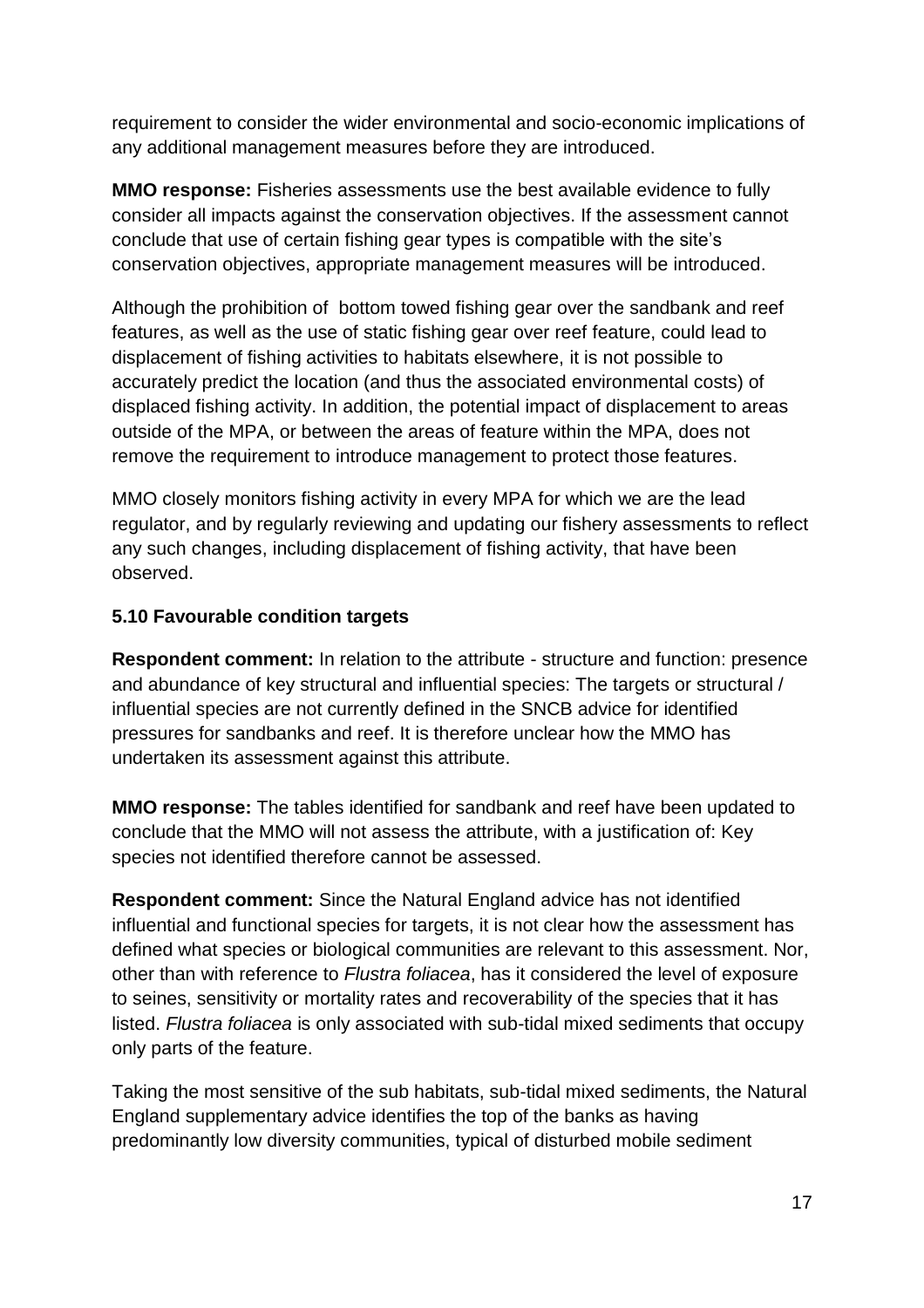environments (Marlin<sup>3</sup> sensitivity tables included here). Natural England advice identifies that higher diversity can occur where cobbles/pebbles provide firmer attachment surfaces and also along the flanks. Natural England advice that towards the troughs between the banks where the sediments tend to be more stable, epifaunal communities are more diverse. Given the above, it is not clear how a conclusion may be drawn that any level of seining is not compatible with targets for non-target species for all parts of the feature. Reference is made to MBIEG (2020). It has not been possible to review this reference or associated excel tables in time in order to inform this response.

**MMO response:** Noting that Natural England have not identified 'influential and functional species' for this site, the assessment has been updated to remove consideration of activities against this attribute. The pressure 'removal of non-target species' is described by Natural England as: by-catch associated with all fishing, harvesting and extraction activities. Ecological consequences include food web dependencies, population dynamics of fish, marine mammals, turtles and sea birds (including survival threats in extreme cases). The physical effects of fishing gear on sea bed communities are addressed by the "abrasion" pressure type so the pressure addresses the direct removal of individuals associated with fishing/ harvesting.

The MMO has considered species associated with all sub-features of the site that may be impacted by bottom towed gear, not just the most sensitive subtidal mixed sediments feature. The crests and flanks of the sandbanks are characterised by polychaete worms (e.g. *Nephtys* spp*.)*, mobile amphipods (e.g. *Bathypoeia* spp*.)* and large bivalves (e.g. *Abra alba).* Subtidal coarse sediment support epifauna such as barnacles and ascidians as well as infaunal polychaetes, including, *Spiophanes sp.*. Subtidal sand communities include tube building amphipods such as *Bathyporeia spp.* and the bristleworm *Ophelia borealis*, and some large bivalves such as *Abra prismatica*. Trawls, seines and dredge fishing activities may remove these species as by-catch (non-target species) (Hinz *et al.,* 2012, Kaiser *et al.,* 2006). Removal of non-target species is therefore relevant to the whole subtidal sand feature.

The Marlin advice highlighted by the respondent states that resistance is low for all relevant biotopes apart from A5.134 (*Hesionura elongata* and *Microphthalmus similis* with other interstitial polychaetes in infralittoral mobile coarse sand), where it is medium, and A5.611 (*Sabellaria spinulosa)* where it is 'none'. Resilience for all relevant biotopes is either high or medium and overall sensitivity is either low or medium. As described in the assessment the activity levels of trawling, dredging and seines are relatively low within the site. However, removal of non-target species from the sandbank feature is likely to compromise the stated attribute target to 'restore the presence and spatial distribution of subtidal sandbank communities'.

l

<sup>3</sup> <https://www.marlin.ac.uk/>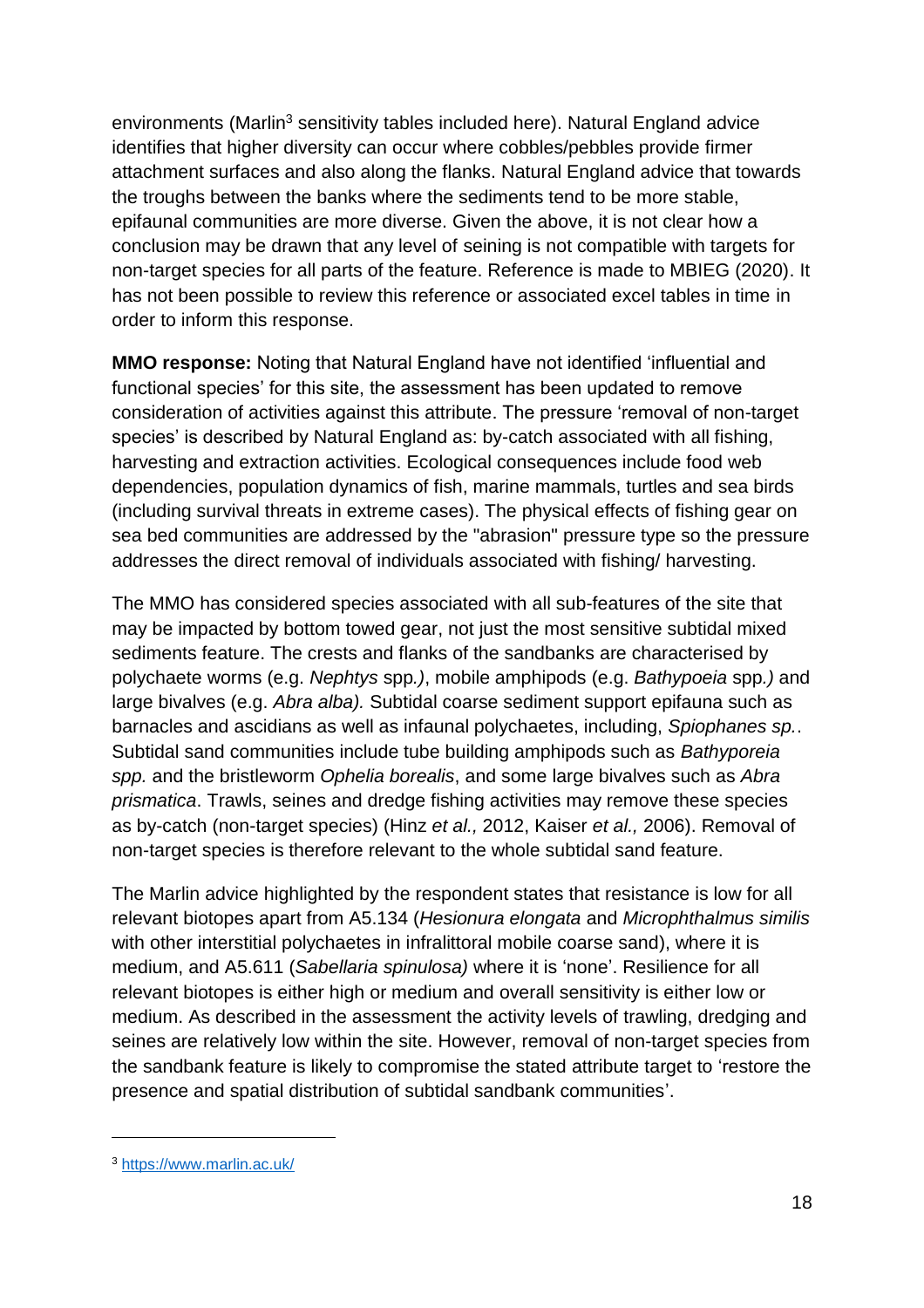Natural England's feature condition assessments for sub-features of the sandbank indicated the presence and spatial distribution of biological communities to be unfavourable for all sub-features. Fishing using bottom towed gear, even at low levels, could impact this attribute and therefore cause adverse effects on site integrity. Further, management measures would also protect the designated feature against potential increases in activity levels.

# **5.11 Impact of demersal trawls via abrasion/penetration on sandbank**

**Respondent comment:** No evidence is provided that a precautionary approach is necessary at present levels of fishing pressure. As noted above the relevant species have not been identified in the advice. SNCB advice has not taken account of the footprint analysis undertaken for this assessment and therefore the onus should be on SNCBs to consider whether or not the conservation objective for the feature has been set appropriately in relation to relevant attributes.

**MMO response:** Application of the precautionary principle is a legal requirement when assessing and managing activities under the Habitats Directive. Natural England has set attribute targets for the sandbank feature including:

• Restore the presence and spatial distribution of subtidal sandbank communities.

Demersal trawling, even at low levels, could compromise this attribute targets and therefore result in an adverse effect on site integrity. In the absence of evidence that these activities can continue without such impacts, management measures are being proposed to ensure that fishing does not undermine the conservation objectives of the site.

# **5.12 Impact of dredges**

**Respondent comment:** The assessment notes very low level of dredging activity, but concludes pressures are not compatible with the conservation objectives. It would appear that the MMO concludes that no level of interaction is compatible with sandbank feature and therefore this raises the question whether the MMO considers that dredges are the equivalent of a red risk as defined in Defra's revised approach whatever habitat they occur on. Clarity on this matter would be welcome. Comments on demersal trawls above and relationship with SNCB advice and the recover objective also apply to dredges.

**MMO response:** The sandbank feature has attribute targets related to the structure and distribution of communities including:

 Restore the presence and spatial distribution of subtidal sandbank communities.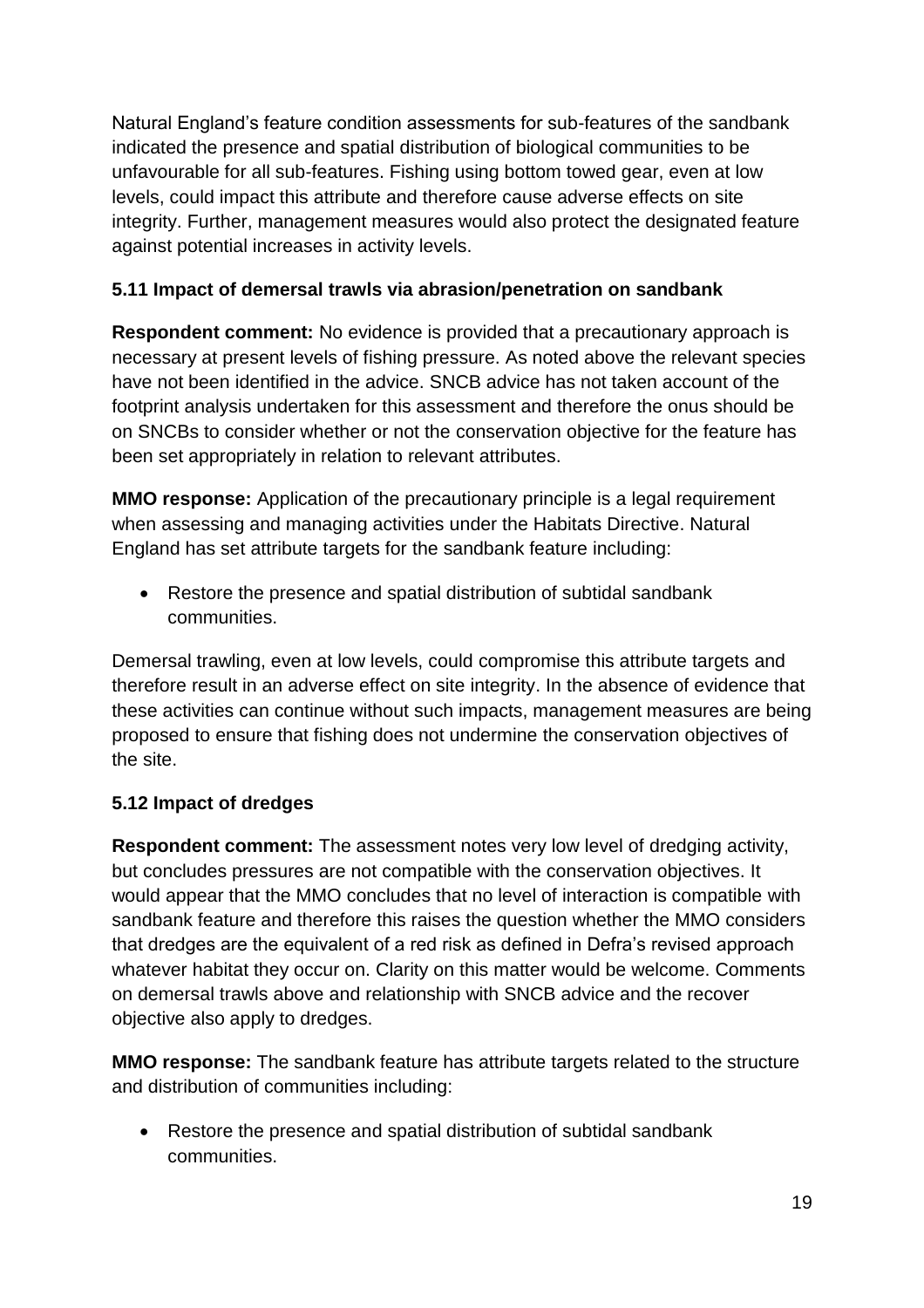Dredging and trawling, even at low levels, could impact this attribute target and therefore result in an adverse effect on site integrity. Natural England's feature condition assessments for sub-features of the sandbank indicated the presence and spatial distribution of biological communities to be unfavourable for all sub-features. Epifaunal species such as barnacles, ascidians, mobile amphipods and bivalves, as well as infaunal polychaetes, are found on/in the sandbank feature of the site. Dredges have been shown to impact non-target species such as these either through abrasion or bycatch (Hinz *et al.,* 2012, Kaiser *et al.,* 2006). Management measures would also protect the designated feature against potential increases in activity levels.

<span id="page-19-0"></span>With regards to the revised approach and whether MMO considers dredges to be the equivalent of a red risk, the MMO uses the Fisheries in European marine sites matrix 4 to guide us on the level of evidence for a particular interaction. However, the MMO still conducts assessments on a site by site basis, and due to the reasoning provided above, has concluded that even at low levels dredging and trawling is considered to be capable of having an adverse effect on site integrity.

## **5.13 Impact of traps and anchored nets/lines by abrasion/penetration on**  *Sabellaria spinulosa* **reef**

**Respondent comment:** There is a practical maximum density of gear for fishing to operate effectively, which in turn can inform the level of interaction that is theoretically possible with a conservation feature. Our own calculations for potting suggested that the maximum rate for pot interactions in the most densely fished areas that we know of are in the order of 1 in 30 years.

The assessment does not consider the extent of exposure possible from static gears in the assessment. Again, the conclusion appears to infer that the MMO considers that no level of exposure is compatible with this feature contrasting with the amber classification provided in Defra's revised approach. Clarity on that matter would be welcome.

**MMO response:** The reef feature of the site has several 'recover' targets related to the structure and distribution such as:

- Restore the presence and spatial distribution of reef communities.
- Restore the total extent, spatial distribution and types of reef (and each of its sub features).
- Restore the species composition of component communities.

*Sabellaria spinulosa* reefs have been described to be impacted by potting in numerous papers (Jones, 1999, Reisen and Reise, 1982). Research also suggests

l

<sup>4</sup> <https://www.gov.uk/government/publications/fisheries-in-european-marine-sites-matrix>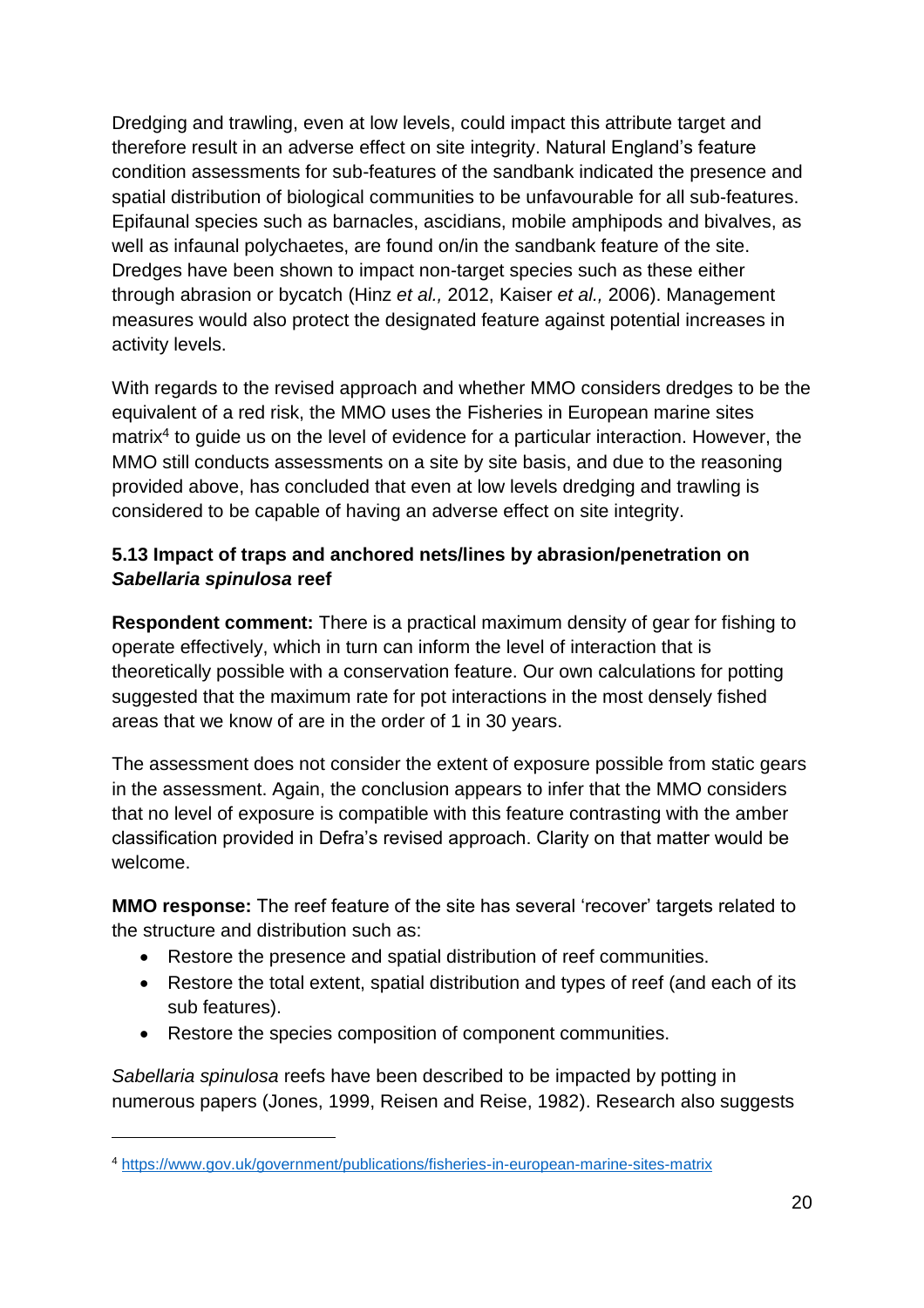*Sabellaria spinulosa* is more fragile than *Sabellaria alveolata* and so surface abrasion may lead to greater damage and lower recovery rates (Gibb *et al.,* 2014). Furthermore, there are no direct observations of reef recovery, through repair, from abrasion for *Sabellaria spinulosa* reefs[4](#page-19-0) *.* The dwelling tubes constructed by *Sabellaria spinulosa* are relatively fragile and therefore susceptible to damage from direct physical impacts (Benson *et al.,* 2013). If the individual worms themselves escape direct injury, they may still be left vulnerable to predation (Benson *et al.,* 2013). Such impacts can also break reefs down into smaller fractions, thus making them more vulnerable to further damage and changing the habitat for the associated fauna (Benson *et al.,* 2013).

The physical impacts of potting, even at low levels, could therefore impact the attributes above and cause an adverse effect on site integrity. The assessment of the site indicates that potting has occurred every year (between 2014 and 2019) in close proximity to the reef feature. However, given the length of a potting string and the uncertainty of the location of the string in accordance with the VMS location it is possible that pots are laid within the *Sabellaria spinulosa* reef area. Additionally, the activity of smaller vessels is not captured by VMS, and FisherMap and sightings data indicate potting by smaller vessels could take place over the reef. Further, the proposed management would also protect the reef against potential increases in activity levels and the combined effects of potting and other static gears.

With regards to the revised approach and whether MMO considers no level of exposure to be compatible with the feature (and therefore to be the equivalent of a red risk), the MMO uses the Fisheries in European marine sites matrix<sup>[4](#page-19-0)</sup> to guide us in the level of evidence for a particular interaction. However, the MMO still conducts assessments on a site by site basis, and due to the reasoning provided above, has concluded that even at low levels potting activity on reef feature is considered to be not compatible with the conservation objectives of the site.

#### **5.14 Site integrity, recoverability and control areas**

**Respondent comments:** There is no control area to show what the ecosystem can and should be at such a scale for different features either in the absence of all fishing, or fishing of certain gears (resulting in poor/no scientific knowledge). These 'controls' should be in place for at least 20 years in order to allow the community to change based on the stochastic nature of recruitment and ecological succession.

**MMO responses**: Natural England and JNCC are responsible for assessing and advising on the condition of the features of the SAC. Their most recent evaluation is that the features of the site are currently in unfavourable condition.

**Respondent comment**: There is an assumption that 'recoverability' allows for the site to be impacted on a regular basis (based on the recoverability of the species on each habitat). However this assumption is flawed in that (1) it looks at isolated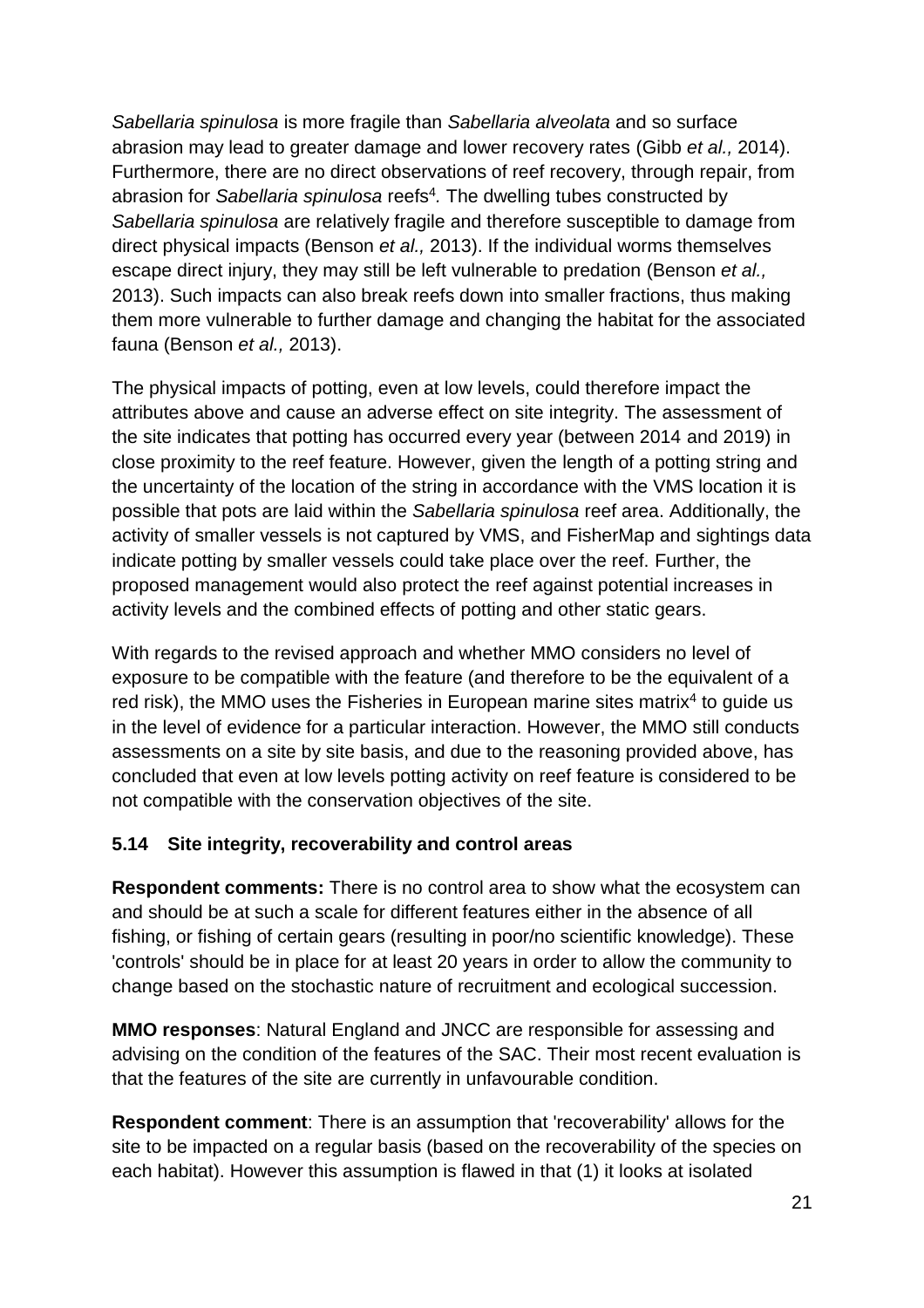species and habitats, not their interactions in time and space, and (2) neither their accumulated and in-combination impact on the function of the habitat, and (3) commercial fished species are overlooked. There is often an assumption that the site was at a status that was favourable when designated, and therefore, by inference that 'ongoing' activities aren't heavily modifying or damaging to the sites' conservation features. This therefore assumes that the base level of trawling, potting, cable laying, aggregate extraction is normal / reasonable. This is untenable under the terms of the Habitats Regulations that should discount reasonable doubt of a likelihood of ongoing deterioration of the site, and of favourable conservation status.

**MMO response**: The MMO fisheries assessment for this site does not rely on an assumptions set out above around recoverability or condition. Natural England and JNCC have advised that the features of the site are currently in unfavourable condition, and the MMO fisheries assessment has concluded that management measures are required to prohibit certain types of fishing across the site's sensitive features.

**Respondent comment:** There is limited understanding amongst Natural England, MMO and fishers about the true integrity of conservation features, and the structuring and modifying effects of fishing on these features. When considering the management of 'the feature' according to the Habitats Regulations, MMO must consider both maintaining the physical habitats, but more importantly the biodiversity that is typical of those habitats. Therefore, the fish and invertebrate populations that are of commercial interest to the fishery are also to be considered in the management of the site, because of their intrinsic natural value, and their structuring and functioning roles. However, their mortality from fishing is often disregarded in management. It is likely that highly mobile shallow sandbank tops - (where there is greatest wave action) can be fished with limited short and long term impact. But the deeper areas, troughs between banks, shell and gravel areas will potentially recover to host more biodiversity, particularly if left alone from trawling and dredging. Indeed, there is strong evidence from the historical literature (sometimes non-quantitative in basis) that the sites were able to host biogenic reef communities in these sorts of areas. The important paper from Braekman *et al*., (2014) 'Protecting the Commons...' illustrates some of the existing North Sea benthic species that will be affected by abrasion that are essential for bentho-pelagic coupling. Reduction of the numbers of these species will impact the functioning of the site, reduce biodiversity, and fundamentally reduce such species from the site.

**MMO response:** Natural England and JNCC, in their formal conservation advice package for this site, have set out a range of attribute targets for the features of the site, which if met will support those features to be in favourable condition and support the integrity of the site. The MMO assessment for this site uses the relevant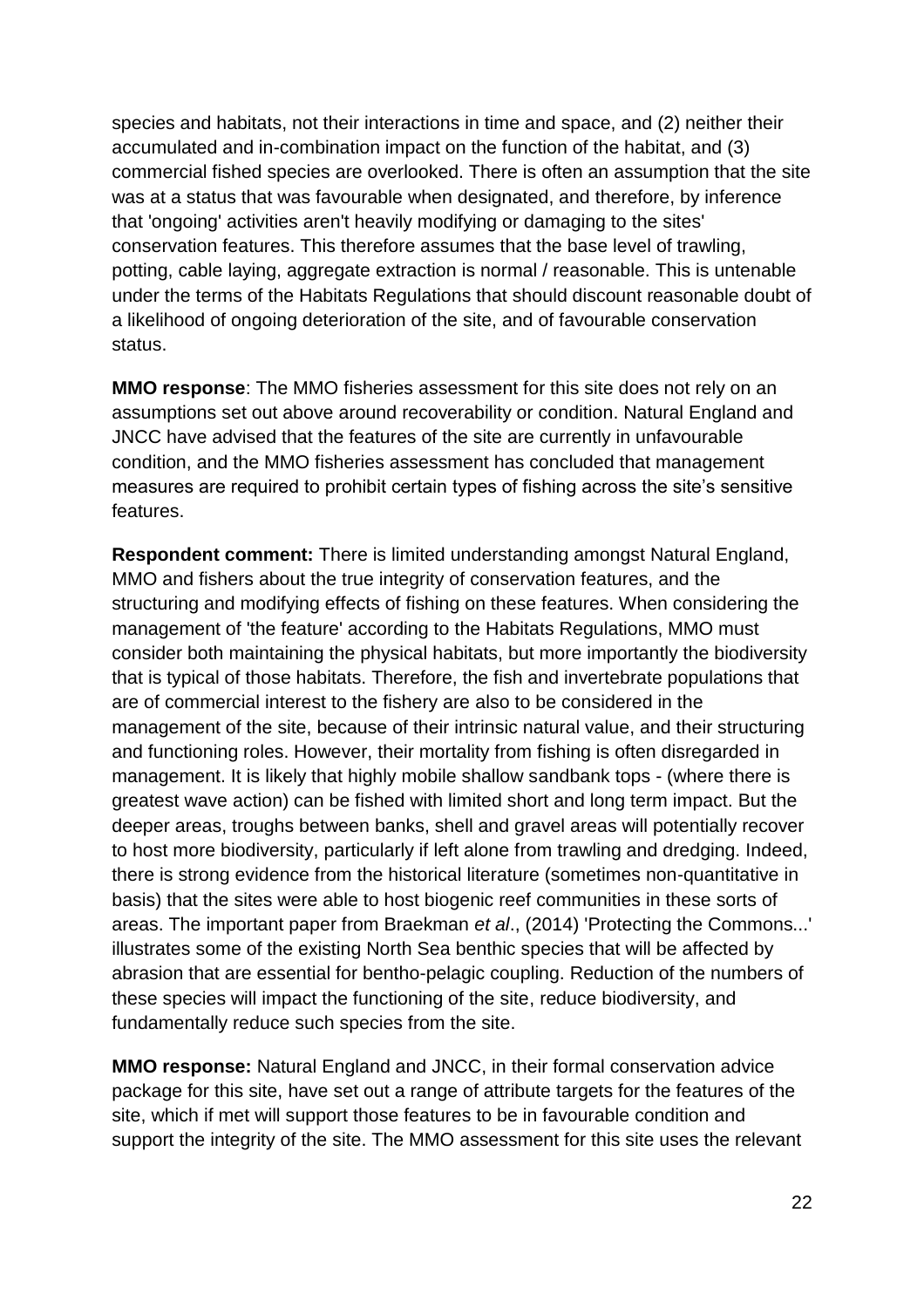attribute targets to assess the impacts of fishing and identify any management required to ensure the site is adequately protected.

## **6. General consultation responses**

The MMO received consultation responses which apply to the general assessment process which do not relate to specific MPAs. Therefore the MMO has summarised these consultation responses in the below section together with the MMO's response to the comments.

**Respondent comment**: It is not appropriate to discount fishing activities from the incombination assessment where the assessment has concluded the activities will have an adverse effect on the site alone, and this is not the normal approach. This is due to the uncertainty around the management measures being put in place for fishing activities which are causing an adverse effect, the respondent has no confidence that management will be effective and therefore suggest these activities must also be included in the in-combination assessment.

**MMO response**: The MMO MPA fisheries assessments aim to identify adverse effects on designated features from fishing pressures and suggest appropriate management measures to ensure the site's conservation objectives are met, in accordance with scientific advice provided by JNCC and Natural England<sup>5</sup>.

<span id="page-22-0"></span>The assessment is completed in several parts: Part A provides a coarse sensitivity assessment to identify which fishing activities can be discounted from further assessment (Part B) as they are not taking place or are not a significant concern. Part B provides an in-depth analysis to assess the pressures of fishing activities relevant for the site. Part C considers the effects of activities in-combination with other relevant activities taking place. These can include:

- Fishing activity/pressure combinations which were excluded in Part A due to not having a significant effect on features alone, but could have an in-combination affect.
- Fishing interactions assessed in Part B but not resulting in a significant risk to the site's conservation objectives or an adverse effect on site integrity.
- Plans or projects such as marine development works requiring a marine licence.

Where activities have been identified in Part B to result in an adverse effect/significant risk alone, their consideration during Part C depends on the mitigation identified as a result of impacts identified in Part B.

l

<sup>5</sup> https://jncc.gov.uk/our-work/marine-activities-and-pressures-evidence/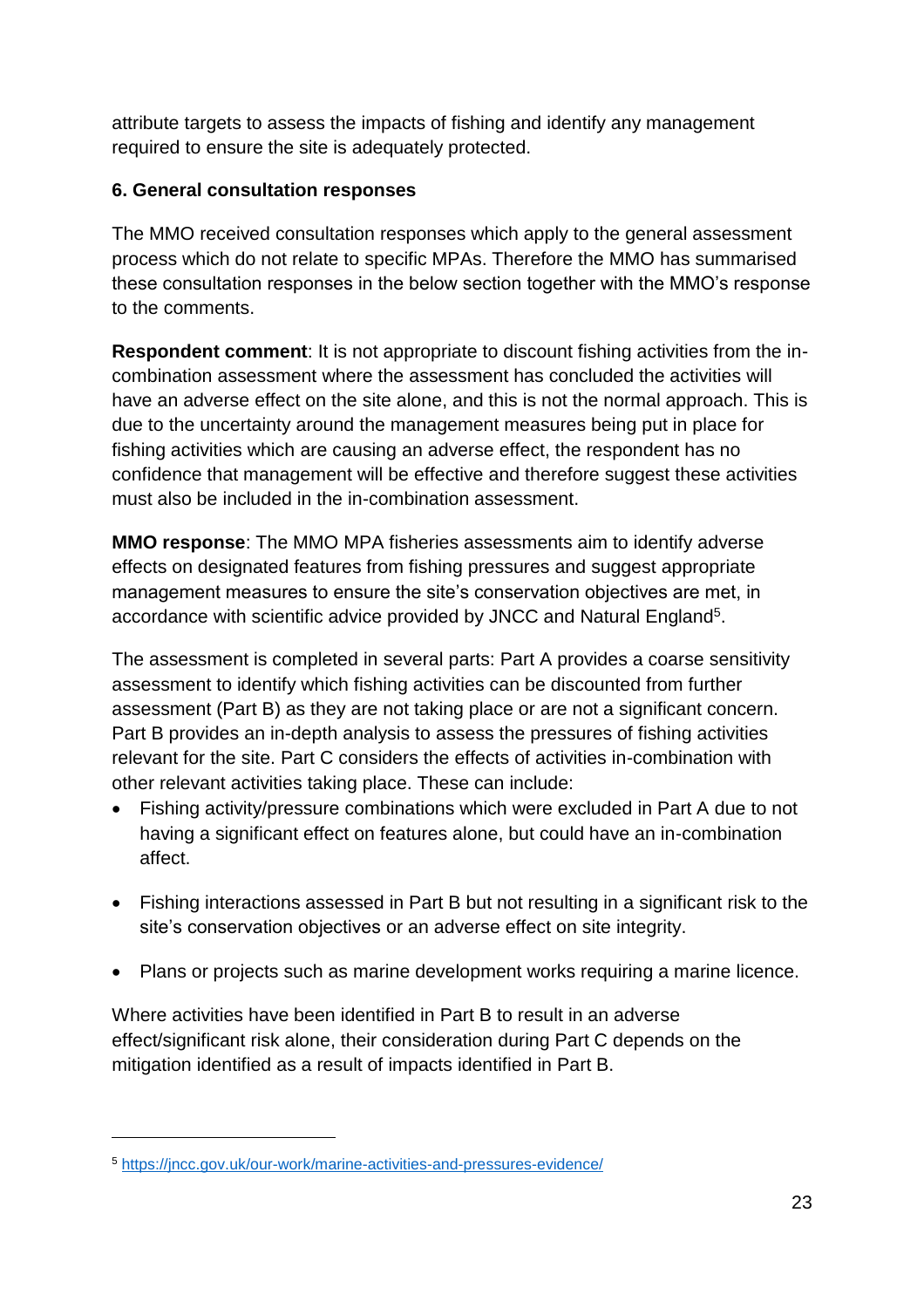Where an activity is identified in Part B as having an adverse effect/significant risk alone, and mitigation is introduced to reduce, but not entirely remove, this impacts, the residual impact will be considered in Part C to ensure all in-combination impacts are captured.

Where mitigation will be introduced to entirely remove a pathway for a pressure from the activity to affect the feature, this pressure from this activity will not be considered in Part C. For example, where the identified mitigation is a prohibition of use of a certain fishing gear types within the site, most or all of the pressures from this activity would be removed from the site and it is not therefore considered during the incombination assessment.

The MMO assessment methodology is provided in Annex 1 of each assessment for full context.

**Respondent comment:** Any spatial management measure to reduce fishing pressure must also consider the potential displacement effects, and the wider impacts this could have on the benthic communities and mobile species associated with them.

**MMO response**: The MMO MPA assessments use the best available evidence to fully consider all impacts against the conservation objectives, as identified by scientific evidence. If the assessment concludes that use of certain fishing gear types are not compatible with the site's conservation objectives, management measures may be put in place which could cause displacement of this fishing to other areas. This potential impact of displacement to areas outside of the MPAs or management areas does not remove the requirement to ensure that fishing is managed to further the conservation objectives of the site. However, the MMO will have regard to displacement and monitor every MPA by undertaking annual reports of fishing activities and pressures within MPAs, and by regularly reviewing and updating the MPA assessments to reflect any such changes that have been observed. See section 8 of the MMO MPA fisheries assessment for further details on the MMO process on reviewing assessments.

**Respondent comment:** The outcome of this call for evidence and any subsequent consultations will fall far short of providing the proper protection needed for the most ecologically important parts of our seas. The respondent highlighted that bottom trawling took place in 71 offshore MPAs in 2019 and advocate a ban on all destructive fishing gears starting with bottom trawlers and supertrawlers, across the entire MPA network. The respondent suggests these bans are introduced from 1st January 2021, by removing licenses for supertrawlers and bottom trawlers to fish in MPAs, via powers in the Fisheries Act 2020.

The respondent also stated that the process lacks ambition, both in the number of MPAs included and the management options proposed. It is also unnecessarily slow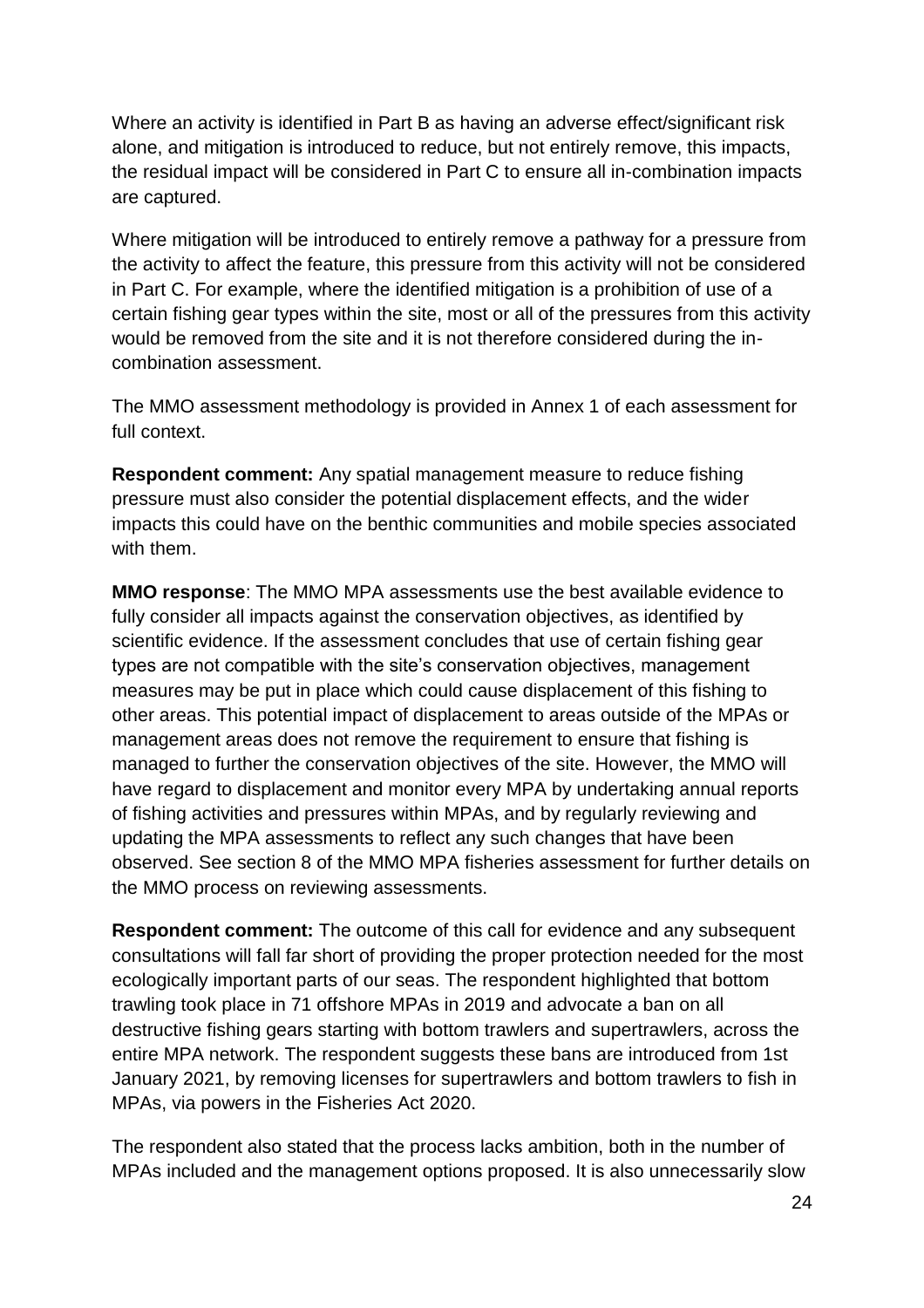and cumbersome as a process for delivering the scale and extent of ambition required to protect our oceans.

**MMO response**: The purpose of the call for evidence was to gather additional evidence and stakeholder views on the draft MMO assessments and management options for fishing in four offshore MPAs: Dogger Bank SAC, Inner Dowsing, Race Bank and North Ridge SAC, South Dorset MCZ and The Canyons MCZ. The MMO assessments contain detailed assessments of the impacts of fishing in these sites and set out a range of management options. The outcomes of updated MMO assessments, taking into account evidence received and advice from Natural England and JNCC, have been used to develop ambitious and proportionate draft management measures which are now subject to public consultation.

**Respondent comment**: The fisheries assessments would benefit from a glossary of terms and consistent use of them throughout the documentation, and that an overarching assessment methodological conceptualisation would help communicate how the assessments are undertaken.

**MMO response**: The MMO MPA assessments aim to use clear accessible language and provide explanation where required for use of non-standard terminology. We recognise it would be valuable to provide some supporting information to aid interpretation of the assessments for wider audiences and so will seek to develop such a glossary for future assessments. Annex 1 of each of the MMO MPA assessments fully details the methodology and aims of the assessment and well as referencing the need for assessment in a manner consistent with section 126 of the Marine and Coastal Access Act. Evidence sources and SNCB advice packages are referenced in our assessments where appropriate.

**Respondent comment**: More explicit reference to SNCB advice within Part B would provide greater transparency on how the assessment is drawing its conclusions. The management objectives for mobile species was also identified as lacking clarity and purpose.

**MMO response**: Mobile species are not a designated feature of any of the sites assessed within this call for evidence. Natural England and JNCC conservation advice packages may include species (including mobile species) as a component part of a feature, and impacts on certain species may influence a target attribute for a site feature (feature target attributes are set out in Natural England or JNCC conservation advice packages). Where fishing impacts (for example the removal of target and non-target species) has the potential to impact a sites' conservation objectives we have used the best available evidence to assess this, in accordance with the pressures activities database published by JNCC and Natural England<sup>[5](#page-22-0)</sup>.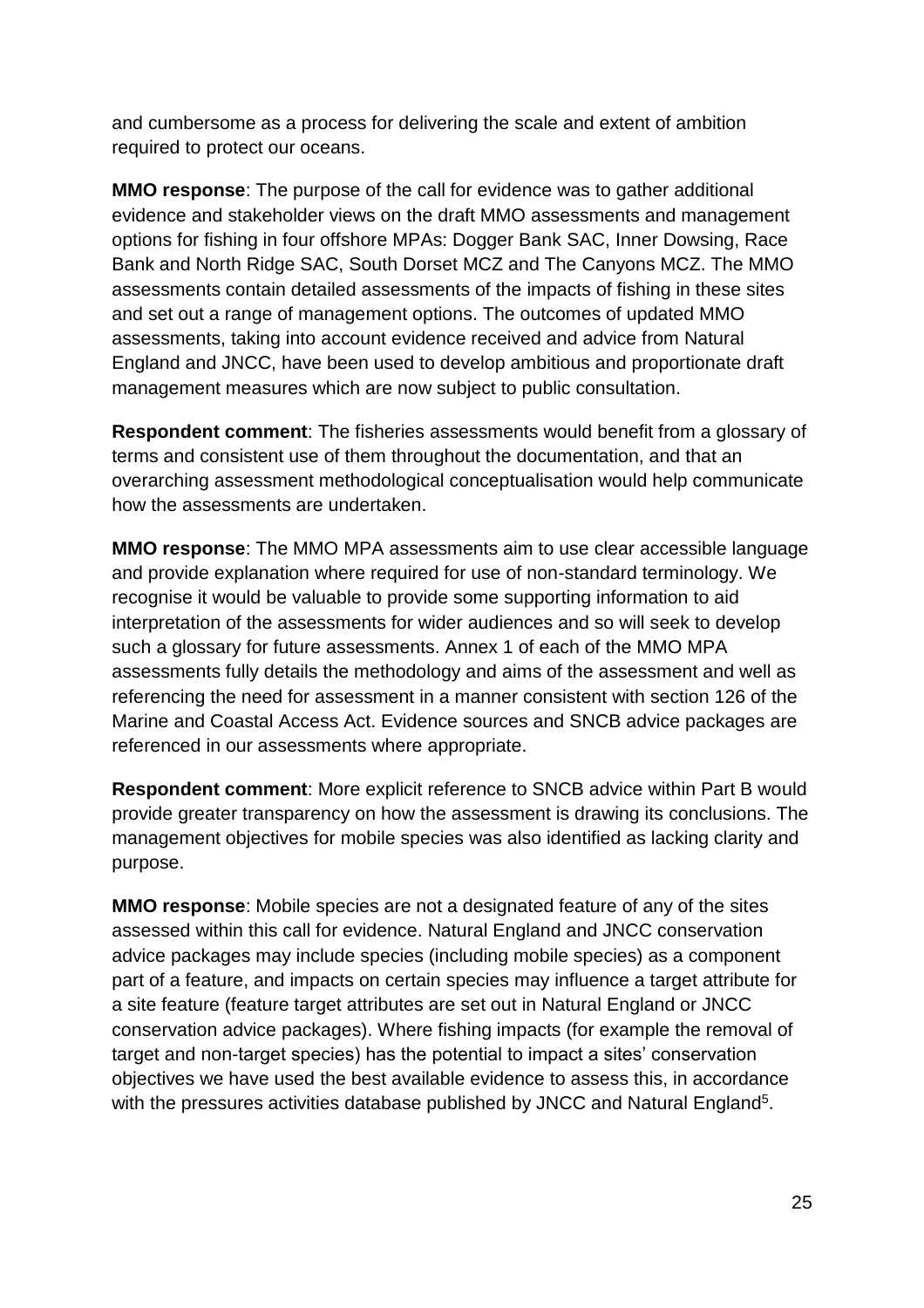**Respondent comment**: The respondent provided advice on the spatial footprint analysis (Pr-values) methodology and suggested applying a rule of using vessel speeds of 1 - 6 knots, rather than 0 - 6 knots currently used.

**MMO response**: The Pr-values presented incorporate gear specific fishing speeds which are used to identify relevant vessel pings to be included within the values presented. Annex 2 in each of the MMO MPA assessments provides information regarding the speeds that have been included for each of the fishing gears included. It is acknowledged in the description, strengths and limitations of fishing activity data provided in the assessments, that this may overestimate, or in some cases, underestimate the true level of fishing activity.

# **7. Decisions and next steps**

Having analysed all evidence and stakeholder views received during the call for evidence, and updated the MMO assessment of the impacts of fishing in the Inner Dowsing, Race Bank and North Ridge SAC, MMO has concluded that in order to further the conservation objectives of the site, bottom towed fishing gear will be prohibited in specified areas of reef and sandbank and static fishing gear will be prohibited in specified areas of reef.

The MMO is launching formal consultation on 1 February 2021 for eight weeks on a draft byelaw which prohibits bottom towed fishing gear in specified areas of reef and sandbank and prohibits static fishing gear in specified areas of reef. This will be accompanied by a regulatory triage assessment which examines the monetised and non-monetised costs and benefits of the draft byelaw, and an updated MMO fisheries assessment for Inner Dowsing, Race Bank and North Ridge SAC.

# **8. References**

Braekman, U., Rabaut, M., Vanaverbeke, J., Degraer, S., and Vincx, M., (2014). Protecting the Commons: the use of Subtidal Ecosystem Engineers in Marine Management. *Aquatic conservation: marine and freshwater ecosystems,* 24, 275- 286.

Benson, A., Foster-Smith, B., Gubbay, S., and Hendrick, V., (2013). Background document on Sabellaria spinulosa reefs. Report prepared for the OSPAR Commission.

Firth, A., McAleese, L., Anderson, R., Smith, R., and Woodcock, T. (2013) *Fishing and the Historic Environment*. Report Reference: EH6204. Prepared for English Heritage (Swindon).

Gibb N, Tillin HM, Pearce B, Tyler-Walters H (2014). Assessing the sensitivity of *Sabellaria spp.* to pressures associated with marine activities. JNCC report No. 504.

Hiddink, J. G., Jennings, S., Kaiser, M. J., Queiros, A. M., Duplisea, D. E., and Piet, G. J (2006). Cumulative impacts of seabed trawl disturbance on benthic biomass,